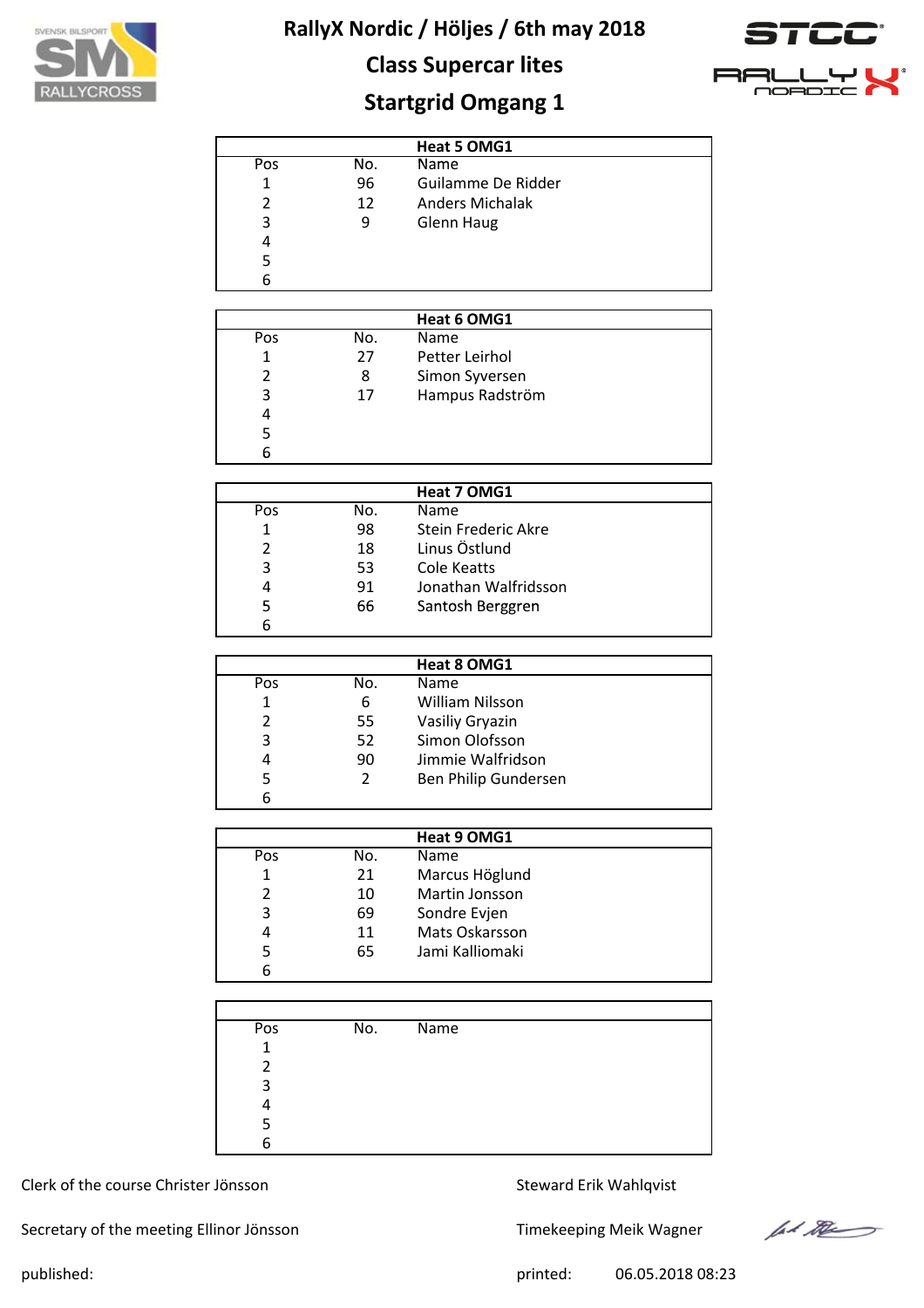

**Super Car Lites** 

**Free Practice 1** 

#### **Practice (4 Laps) started at 17:10:31**



### **Höljes 1,210 Km 05.05.2018 17:20**

Pos 1 2 3 4 5 6 7 8 9 10 11 12 13 14 15 16 17 18 19 20 21 No. 96 69 18 2 6 65 17 27 66 55 9 8 98  $9<sub>0</sub>$ **91** 52 11 12 10 21 53 **Name Guillame De Ridder Sondre Evjen Linus Östlund Ben Philip Gundersen William Nilsson Jami Kalliomaki Hampus Rådström Petter Leirhol Santosh Berggren Vasiliy Gryazin Glenn Haug Simon Syversen Stein FREDERIC AKRE Jimmie Walfridson Jonathan Walfridsson Simon Olofsson Mats Oskarsson Anders Michalak Martin Jonsson Marcus Höglund Cole Keatts**  Entrant Olsbergs MSE JC RACETEKNIK - JC RACETEKNIK JC RACETEKNIK Set Promotion - Leirhol Motorsport A Berggrens Bilservice I FLOBY Sports Racing Technologies Glenn Haug Set Promotion - Helmia Motorsport Helmia Motorsport - - - Martin Jonsson JC RACETEKNIK Olsbergs MSE Make Supercar Lites **Supercarlite** Supercar Lites Supercarlite Supercarlite SuperCar Lite Supercar Lites Supercar Lites SuperCar Lites Ford Fiesta RX Lit RUS-Sports Racing Tec Supercar Lite SuperCar Lite Supercar Lites **Supercarlite Supercarlite** Lites Supercar Lites Supercar Lites Supercar Lite Typ Supercarlite Supercar Lites Nat./Club BEL-Belgium NOR-NMK GOL SWE-Finnskoga MK NOR-NMK Solör SWE-KAK FIN-AKK-Motorsport R SWE-MK Team Westor NOR-NMK Valdres SWE-Falköpings MK NOR-Nmk Gardermoen NOR-Norges Bilsportfo NOR-Finnskoga MK SWE-Mk Ratten SWE-Mk Ratten SWE-Mk Team Weston SWE-Malungs MK SWE-Mk Orion SWE-Woxnadalens MK SWE-Finnskoga Mk USA-ACUS Laps 3 3 3 3 3 3 3 3 3 3 3 3 3 3 3 3 3 3 3 3 3 Best Tm 46.256 46.512 46.627 46.628 46.745 46.754 46.810 46.870 46.880 47.153 47.266 47.303 47.375 47.472 47.597 47.643 47.849 48.614 49.386 Diff In Lap 0.256 0.371 0.372 0.489 0.498 0.554 0.614 0.624 0.897 1.010 1.047 1.119 1.216 1.341 1.387 1.593 2.358 3.130 3 3 2 3 3 3 3 3 2 2 2 3 2 2 2  $\overline{2}$ 3 3 3 0 0 2nd Best 46.487 46.588 49.558 49.537 47.001 46.978 47.481 47.343 49.561 49.210 47.414 47.948 50.608 47.674 49.908 47.971 48.029 52.016 51.270

**Announcements** 

#21 & 53 without transponder

**Official Timing mwraceconsulting.com Orbits** 

Timekeeping M. Wagner:  $\mathbb{Z}$   $\mathbb{Z}$  Clerk of the course Christer Jönsson

**Printed: 05.05.2018 17:22:39** 

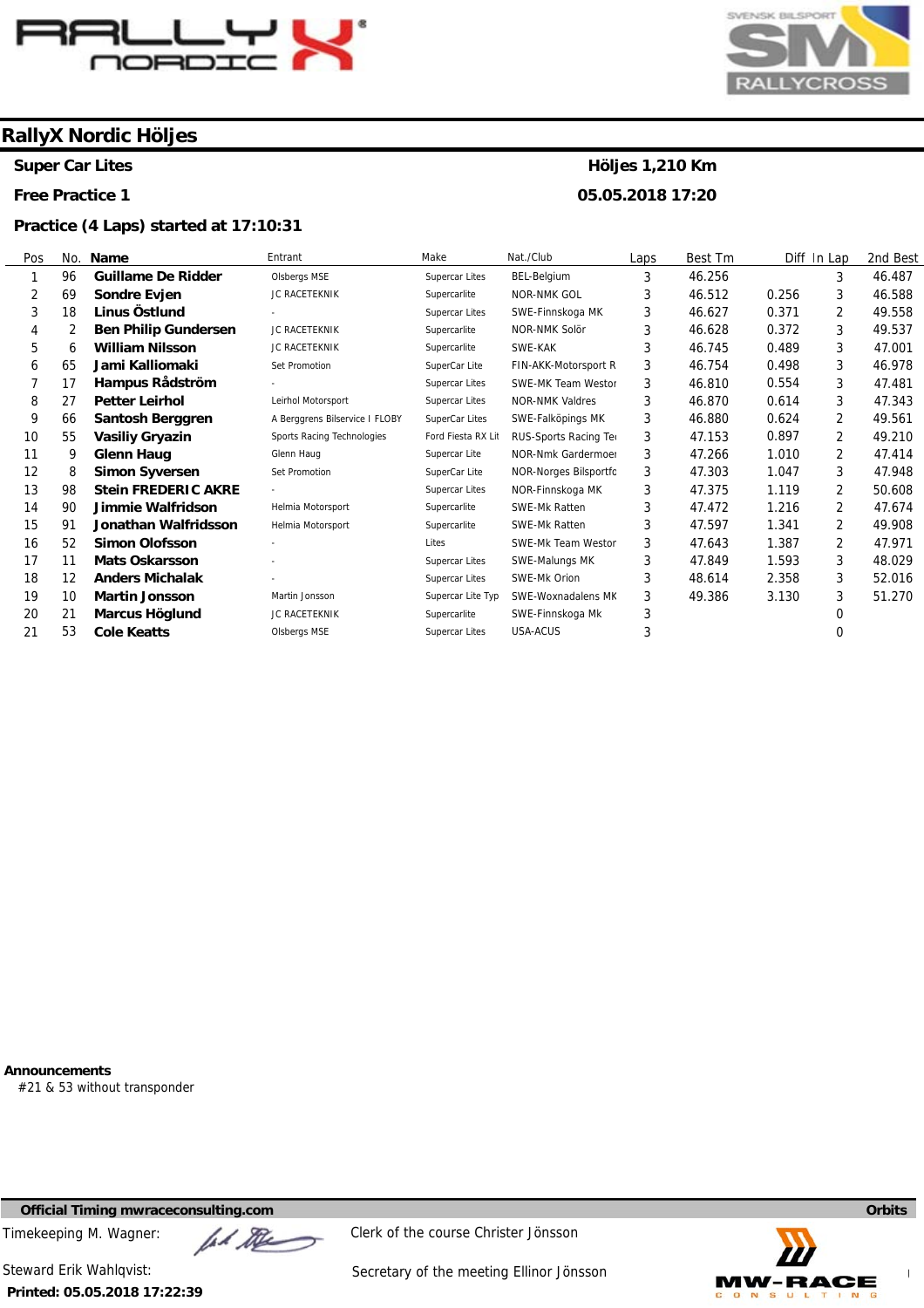



**Super Car Lites** 

#### **Free Practice 1**

#### **Practice (4 Laps) started at 17:10:31**

| Lap                           | Lap Tm                   | Diff     | Time of Day                  |
|-------------------------------|--------------------------|----------|------------------------------|
|                               |                          |          |                              |
| (96) Guillame De Ridder       |                          |          |                              |
| 1                             |                          |          | 17:12:43.115                 |
| 2<br>3                        | 46.487                   | $+0.231$ | 17:13:29.602<br>17:14:15.858 |
|                               | 46.256                   |          |                              |
| (69) Sondre Evjen             |                          |          |                              |
| 1                             |                          |          | 17:12:38.537                 |
| 2                             | 46.588                   | $+0.076$ | 17:13:25.125                 |
| 3                             | 46.512                   |          | 17:14:11.637                 |
| (18) Linus Östlund            |                          |          |                              |
| 1                             |                          |          | 17:16:35.448                 |
| 2                             | 46.627                   |          | 17:17:22.075                 |
| 3                             | 49.558                   | $+2.931$ | 17:18:11.633                 |
|                               |                          |          |                              |
| (2) Ben Philip Gundersen<br>1 |                          |          | 17:20:19.366                 |
| 2                             | 49.537                   | $+2.909$ | 17:21:08.903                 |
| 3                             | 46.628                   |          | 17:21:55.531                 |
|                               |                          |          |                              |
| (6) William Nilsson           |                          |          |                              |
| 1                             |                          |          | 17:20:07.504                 |
| $\overline{c}$                | 47.001                   | $+0.256$ | 17:20:54.505                 |
| 3                             | 46.745                   |          | 17:21:41.250                 |
| (65) Jami Kalliomaki          |                          |          |                              |
| 1                             |                          |          | 17:12:49.313                 |
| 2                             | 46.978                   | $+0.224$ | 17:13:36.291                 |
| 3                             | 46.754                   |          | 17:14:23.045                 |
|                               |                          |          |                              |
| (17) Hampus Rådström          |                          |          |                              |
| 1                             |                          |          | 17:16:12.240                 |
| 2                             | 47.481                   | $+0.671$ | 17:16:59.721                 |
| 3                             | 46.810                   |          | 17:17:46.531                 |
| (27) Petter Leirhol           |                          |          |                              |
| 1                             |                          |          | 17:16:25.670                 |
| $\overline{c}$                | 47.343                   | $+0.473$ | 17:17:13.013                 |
| 3                             | 46.870                   |          | 17:17:59.883                 |
|                               |                          |          |                              |
| (66) Santosh Berggren<br>1    |                          |          | 17:12:29.448                 |
| $\overline{2}$                | 46.880                   |          | 17:13:16.328                 |
| 3                             | 49.561                   | $+2.681$ | 17:14:05.889                 |
|                               |                          |          |                              |
| (55) Vasiliy Gryazin          |                          |          |                              |
| 1                             |                          |          | 17:16:15.898                 |
| 2                             | 47.153                   |          | 17:17:03.051                 |
| 3                             | 49.210                   | $+2.057$ | 17:17:52.261                 |
|                               |                          |          |                              |
| (9) Glenn Haug<br>1           |                          |          | 17:20:01.228                 |
| 2                             | 47.266                   |          | 17:20:48.494                 |
| 3                             | 47.414                   | $+0.148$ | 17:21:35.908                 |
|                               |                          |          |                              |
| (8) Simon Syversen            |                          |          |                              |
| 1                             |                          |          | 17:19:46.971                 |
| 2                             | 47.948                   | +0.645   | 17:20:34.919                 |
| 3                             | 47.303                   |          | 17:21:22.222                 |
|                               | (98) Stein FREDERIC AKRE |          |                              |
| 1                             |                          |          | 17:12:52.085                 |
| 2                             | 47.375                   |          | 17:13:39.460                 |
| 3                             | 50.608                   | $+3.233$ | 17:14:30.068                 |
|                               |                          |          |                              |

| Lap             | Lap Tm               | Diff     | Time of Day  | Lap                     | Lap Tm                    | Diff        | Time of Day  | Lap | Lap Tm | <b>Diff</b> | Time of Day |
|-----------------|----------------------|----------|--------------|-------------------------|---------------------------|-------------|--------------|-----|--------|-------------|-------------|
|                 |                      |          |              | (90) Jimmie Walfridson  |                           |             |              |     |        |             |             |
|                 | Guillame De Ridder   |          |              | 1                       |                           |             | 17:12:34.774 |     |        |             |             |
| $\overline{1}$  |                      |          | 17:12:43.115 | 2                       | 47.472                    |             | 17:13:22.246 |     |        |             |             |
| 2               | 46.487               | $+0.231$ | 17:13:29.602 | 3                       | 47.674                    | $+0.202$    | 17:14:09.920 |     |        |             |             |
| 3               | 46.256               |          | 17:14:15.858 |                         |                           |             |              |     |        |             |             |
|                 |                      |          |              |                         | (91) Jonathan Walfridsson |             |              |     |        |             |             |
| Sondre Evjen    |                      |          |              |                         |                           |             | 17:12:23.923 |     |        |             |             |
| $\overline{1}$  |                      |          | 17:12:38.537 | $\overline{\mathbf{c}}$ | 47.597                    |             | 17:13:11.520 |     |        |             |             |
| 2               | 46.588               | $+0.076$ | 17:13:25.125 | 3                       | 49.908                    | $+2.311$    | 17:14:01.428 |     |        |             |             |
| 3               | 46.512               |          | 17:14:11.637 |                         |                           |             |              |     |        |             |             |
|                 |                      |          |              | (52) Simon Olofsson     |                           |             |              |     |        |             |             |
| Linus Östlund   |                      |          |              | $\mathbf{1}$            |                           |             | 17:16:06.106 |     |        |             |             |
| $\overline{1}$  |                      |          | 17:16:35.448 | $\overline{\mathbf{c}}$ | 47.643                    |             | 17:16:53.749 |     |        |             |             |
| $\overline{c}$  | 46.627               |          | 17:17:22.075 | 3                       | 47.971                    | $+0.328$    | 17:17:41.720 |     |        |             |             |
| 3               | 49.558               | $+2.931$ | 17:18:11.633 |                         |                           |             |              |     |        |             |             |
|                 |                      |          |              | (11) Mats Oskarsson     |                           |             |              |     |        |             |             |
|                 | Ben Philip Gundersen |          |              | $\mathbf{1}$            |                           |             | 17:20:13.535 |     |        |             |             |
| $\overline{1}$  |                      |          | 17:20:19.366 | 2                       | 48.029                    | $+0.180$    | 17:21:01.564 |     |        |             |             |
| $\overline{2}$  | 49.537               | $+2.909$ | 17:21:08.903 | 3                       | 47.849                    |             | 17:21:49.413 |     |        |             |             |
| 3               | 46.628               |          | 17:21:55.531 |                         |                           |             |              |     |        |             |             |
|                 |                      |          |              | (12) Anders Michalak    |                           |             | 17:19:54.758 |     |        |             |             |
| Villiam Nilsson |                      |          |              | $\mathbf{1}$            |                           |             | 17:20:46.774 |     |        |             |             |
| $\overline{1}$  |                      |          | 17:20:07.504 | $\overline{2}$<br>3     | 52.016<br>48.614          | $+3.402$    | 17:21:35.388 |     |        |             |             |
| 2               | 47.001               | $+0.256$ | 17:20:54.505 |                         |                           |             |              |     |        |             |             |
| 3               | 46.745               |          | 17:21:41.250 | (10) Martin Jonsson     |                           |             |              |     |        |             |             |
|                 |                      |          |              | 1                       |                           |             | 17:19:54.209 |     |        |             |             |
|                 | Jami Kalliomaki      |          |              | $\overline{2}$          | 51.270                    | $+1.884$    | 17:20:45.479 |     |        |             |             |
| $\overline{1}$  |                      |          | 17:12:49.313 | 3                       | 49.386                    |             | 17:21:34.865 |     |        |             |             |
| $\overline{c}$  | 46.978               | $+0.224$ | 17:13:36.291 |                         |                           |             |              |     |        |             |             |
| 3               | 46.754               |          | 17:14:23.045 | (21) Marcus Höglund     |                           |             |              |     |        |             |             |
|                 |                      |          |              | 1                       |                           |             | 17:16:28.969 |     |        |             |             |
| $\overline{1}$  | Hampus Rådström      |          | 17:16:12.240 | $\overline{2}$          | 46.313                    | 4:00:08.462 | 17:17:15.282 |     |        |             |             |
| $\overline{2}$  | 47.481               | $+0.671$ | 17:16:59.721 | 3                       | 49.819                    | 4:00:04.956 | 17:18:05.101 |     |        |             |             |
| 3               | 46.810               |          | 17:17:46.531 |                         |                           |             |              |     |        |             |             |
|                 |                      |          |              | (53) Cole Keatts        |                           |             |              |     |        |             |             |
| Petter Leirhol  |                      |          |              | 1                       |                           |             | 17:16:41.332 |     |        |             |             |
| $\overline{1}$  |                      |          | 17:16:25.670 | $\overline{2}$          | 48.366                    | 4:00:06.409 | 17:17:29.698 |     |        |             |             |
| $\overline{2}$  | 47.343               | $+0.473$ | 17:17:13.013 | 3                       | 47.570                    | 4:00:07.205 | 17:18:17.268 |     |        |             |             |
| 3               | 46.870               |          | 17:17:59.883 |                         |                           |             |              |     |        |             |             |
|                 |                      |          |              |                         |                           |             |              |     |        |             |             |

### **Höljes 1,210 Km**

#### **05.05.2018 17:20**

**Official Timing mwraceconsulting.com Orbits Orbits Orbits Orbits Orbits Orbits** 

Timekeeping M. Wagner:  $\mathbb{Z}$   $\mathbb{Z}$  Clerk of the course Christer Jönsson

**Printed: 05.05.2018 17:23:05** 

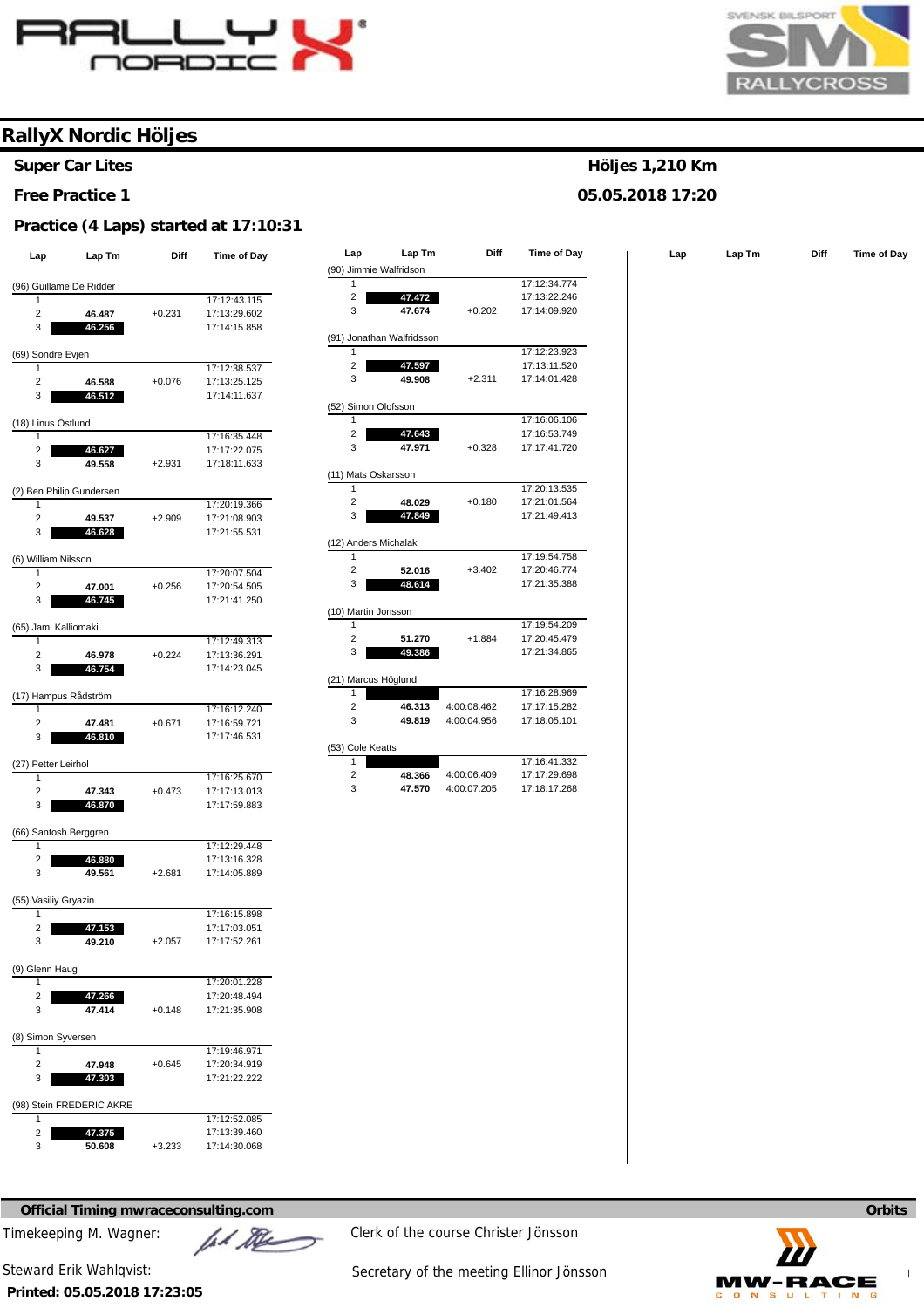

**Super Car Lites** 

**Free Practice 2** 

#### **Practice (4 Laps) started at 17:46:10**



### **Höljes 1,210 Km 05.05.2018 17:50**

Pos 1 2 3 4 5 6 7 8 9 10 11 12 13 14 15 16 17 18 19 20 No. 18 96 9 2 69 55 6 27 17 65 98 8 12 66 **01**  $\alpha$ 10 52 21 53 **Name Linus Östlund Guillame De Ridder Glenn Haug Ben Philip Gundersen Sondre Evjen Vasiliy Gryazin William Nilsson Petter Leirhol Hampus Rådström Jami Kalliomaki Stein FREDERIC AKRE Simon Syversen Anders Michalak Santosh Berggren Jonathan Walfridsson Jimmie Walfridson Martin Jonsson Simon Olofsson Marcus Höglund Cole Keatts**  Entrant - Olsbergs MSE Glenn Haug JC RACETEKNIK JC RACETEKNIK Sports Racing Technologies JC RACETEKNIK Leirhol Motorsport - Set Promotion - Set Promotion - A Berggrens Bilservice I FLOBY Helmia Motorsport Helmia Motorsport Martin Jonsson - JC RACETEKNIK Olsbergs MSE Make Supercar Lites Supercar Lites Supercar Lite Supercarlite Supercarlite Ford Fiesta RX Lit Supercarlite Supercar Lites Supercar Lites SuperCar Lite Supercar Lites SuperCar Lite Supercar Lites SuperCar Lites Supercarlite **Supercarlite** Supercar Lite Typ Lites Supercarlite Supercar Lites Nat./Club SWE-Finnskoga MK BEL-Belgium NOR-Nmk Gardermoen NOR-NMK Solör NOR-NMK GOL RUS-Sports Racing Te SWE-KAK NOR-NMK Valdres SWE-MK Team Westor FIN-AKK-Motorsport R NOR-Finnskoga MK NOR-Norges Bilsportfo SWE-Mk Orion SWE-Falköpings MK SWE-Mk Ratten SWE-Mk Ratten SWE-Woxnadalens MK SWE-Mk Team Westor SWE-Finnskoga Mk USA-ACUS Laps 3 3 3 3 3 3 3 3 3 3 3 3 3 3 3 3 3 1 3 3 Best Tm 46.039 46.055 46.274 46.290 46.295 46.383 46.413 46.581 46.609 46.616 46.765 46.828 46.943 47.238 47.343 47.848 48.330 Diff In Lap 0.016 0.235 0.251 0.256 0.344 0.374 0.542 0.570 0.577 0.726 0.789 0.904 1.199 1.304 1.809 2.291 2 3 3 3 3 3 3 3 2 2 3 3 2 3 3 3 3 0 0 0 2nd Best 49.308 46.621 46.425 46.501 46.813 46.493 46.475 46.583 50.800 46.628 47.063 47.175 50.390 47.372 47.791 48.782 48.924

**Announcements** 

#21 without transponder #53 without transponder

**Official Timing mwraceconsulting.com Orbits** 

**Printed: 05.05.2018 17:59:02** 



Timekeeping M. Wagner:  $\mathbb{Z}$   $\mathbb{Z}$  Clerk of the course Christer Jönsson

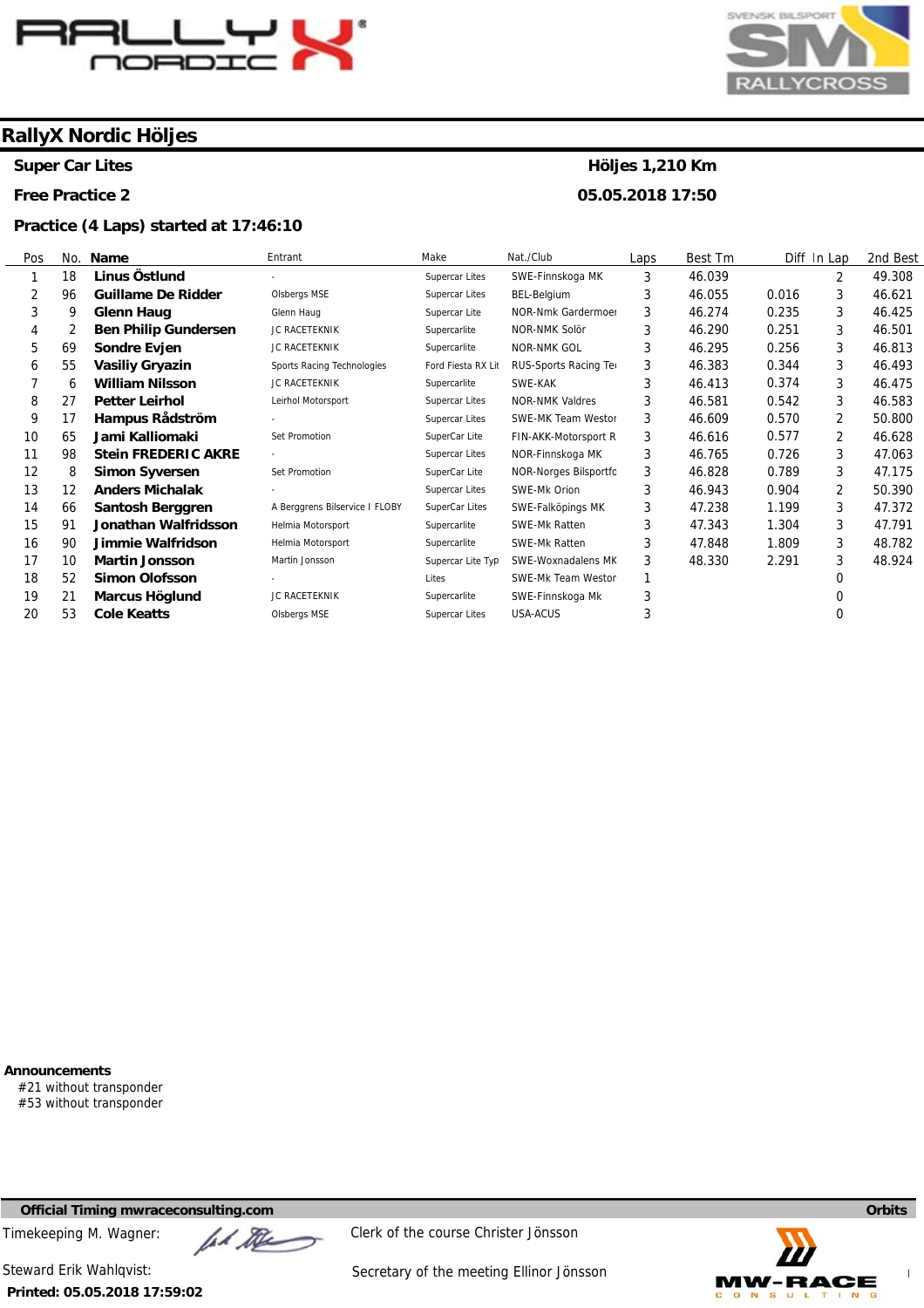



**Super Car Lites** 

#### **Free Practice 2**

#### **Practice (4 Laps) started at 17:46:10**

| Lap                           | Lap Tm                   | Diff     | Time of Day  |
|-------------------------------|--------------------------|----------|--------------|
|                               |                          |          |              |
| (18) Linus Östlund<br>1       |                          |          | 17:49:18.850 |
| 2                             | 46.039                   |          | 17:50:04.889 |
| 3                             | 49.308                   | $+3.269$ | 17:50:54.197 |
|                               |                          |          |              |
| (96) Guillame De Ridder       |                          |          |              |
| 1                             |                          |          | 17:49:08.727 |
| 2                             | 46.621                   | $+0.566$ | 17:49:55.348 |
| 3                             | 46.055                   |          | 17:50:41.403 |
| (9) Glenn Haug                |                          |          |              |
| 1                             |                          |          | 17:53:03.338 |
| 2                             | 46.425                   | $+0.151$ | 17:53:49.763 |
| 3                             | 46.274                   |          | 17:54:36.037 |
|                               |                          |          |              |
| (2) Ben Philip Gundersen<br>1 |                          |          | 17:56:43.518 |
| 2                             | 46.501                   | $+0.211$ | 17:57:30.019 |
| 3                             | 46.290                   |          | 17:58:16.309 |
|                               |                          |          |              |
| (69) Sondre Evjen             |                          |          |              |
| 1                             |                          |          | 17:49:02.894 |
| $\overline{c}$                | 46.813                   | $+0.518$ | 17:49:49.707 |
| 3                             | 46.295                   |          | 17:50:36.002 |
| (55) Vasiliy Gryazin          |                          |          |              |
| 1                             |                          |          | 17:52:57.638 |
| 2                             | 46.493                   | $+0.110$ | 17:53:44.131 |
| 3                             | 46.383                   |          | 17:54:30.514 |
|                               |                          |          |              |
| (6) William Nilsson           |                          |          |              |
| 1                             |                          |          | 17:56:53.710 |
| 2                             | 46.475                   | $+0.062$ | 17:57:40.185 |
| 3                             | 46.413                   |          | 17:58:26.598 |
| (27) Petter Leirhol           |                          |          |              |
| 1                             |                          |          | 17:53:25.540 |
| $\overline{c}$                | 46.583                   | $+0.002$ | 17:54:12.123 |
| 3                             | 46.581                   |          | 17:54:58.704 |
|                               |                          |          |              |
| (17) Hampus Rådström          |                          |          |              |
| 1                             |                          |          | 17:57:01.526 |
| 2                             | 46.609                   |          | 17:57:48.135 |
| 3                             | 50.800                   | $+4.191$ | 17:58:38.935 |
| (65) Jami Kalliomaki          |                          |          |              |
| 1                             |                          |          | 17:53:17.975 |
| 2                             | 46.616                   |          | 17:54:04.591 |
| 3                             | 46.628                   | $+0.012$ | 17:54:51.219 |
|                               |                          |          |              |
| 1                             | (98) Stein FREDERIC AKRE |          | 17:57:10.775 |
| 2                             | 47.063                   | $+0.298$ | 17:57:57.838 |
| 3                             | 46.765                   |          | 17:58:44.603 |
|                               |                          |          |              |
| (8) Simon Syversen            |                          |          |              |
| 1                             |                          |          | 17:49:36.011 |
| 2                             | 47.175                   | $+0.347$ | 17:50:23.186 |
| 3                             | 46.828                   |          | 17:51:10.014 |
| (12) Anders Michalak          |                          |          |              |
| 1                             |                          |          | 17:56:56.302 |
| 2                             | 46.943                   |          | 17:57:43.245 |
| 3                             | 50.390                   | $+3.447$ | 17:58:33.635 |
|                               |                          |          |              |

| Lap                   | Lap Tm                      | <b>Diff</b> | Time of Day  | Lap                     | Lap Tm                    | Diff        | Time of Day  | Lap | Lap Tm | <b>Diff</b> | Time of Day |
|-----------------------|-----------------------------|-------------|--------------|-------------------------|---------------------------|-------------|--------------|-----|--------|-------------|-------------|
|                       |                             |             |              |                         | (66) Santosh Berggren     |             |              |     |        |             |             |
| Linus Östlund         |                             |             |              |                         |                           |             | 17:56:49.366 |     |        |             |             |
| $\overline{1}$        |                             |             | 17:49:18.850 | $\overline{2}$          | 47.372                    | $+0.134$    | 17:57:36.738 |     |        |             |             |
| $\overline{2}$        | 46.039                      |             | 17:50:04.889 | 3                       | 47.238                    |             | 17:58:23.976 |     |        |             |             |
| 3                     | 49.308                      | $+3.269$    | 17:50:54.197 |                         |                           |             |              |     |        |             |             |
|                       |                             |             |              |                         | (91) Jonathan Walfridsson |             |              |     |        |             |             |
|                       | Guillame De Ridder          |             |              | $\mathbf{1}$            |                           |             | 17:53:14.629 |     |        |             |             |
| $\overline{1}$        |                             |             | 17:49:08.727 | $\overline{\mathbf{c}}$ | 47.791                    | $+0.448$    | 17:54:02.420 |     |        |             |             |
| $\overline{2}$        | 46.621                      | $+0.566$    | 17:49:55.348 | 3                       | 47.343                    |             | 17:54:49.763 |     |        |             |             |
| 3                     | 46.055                      |             | 17:50:41.403 |                         |                           |             |              |     |        |             |             |
|                       |                             |             |              |                         | (90) Jimmie Walfridson    |             |              |     |        |             |             |
| <b>Glenn Haug</b>     |                             |             |              | 1                       |                           |             | 17:49:25.358 |     |        |             |             |
| $\overline{1}$        |                             |             | 17:53:03.338 | 2                       | 48.782                    | $+0.934$    | 17:50:14.140 |     |        |             |             |
| 2                     | 46.425                      | $+0.151$    | 17:53:49.763 | 3                       | 47.848                    |             | 17:51:01.988 |     |        |             |             |
| 3                     | 46.274                      |             | 17:54:36.037 |                         |                           |             |              |     |        |             |             |
|                       |                             |             |              |                         | (10) Martin Jonsson       |             |              |     |        |             |             |
|                       | <b>Ben Philip Gundersen</b> |             |              | 1                       |                           |             | 17:49:31.378 |     |        |             |             |
| $\overline{1}$        |                             |             | 17:56:43.518 | $\overline{2}$          | 48.924                    | $+0.594$    | 17:50:20.302 |     |        |             |             |
| $\overline{2}$        | 46.501                      | $+0.211$    | 17:57:30.019 | 3                       | 48.330                    |             | 17:51:08.632 |     |        |             |             |
| 3                     | 46.290                      |             | 17:58:16.309 |                         |                           |             |              |     |        |             |             |
|                       |                             |             |              |                         | (52) Simon Olofsson       |             |              |     |        |             |             |
| Sondre Evjen          |                             |             |              |                         |                           |             | 17:53:08.954 |     |        |             |             |
| $\overline{1}$        |                             |             | 17:49:02.894 |                         |                           |             |              |     |        |             |             |
| $\overline{2}$        | 46.813                      | $+0.518$    | 17:49:49.707 |                         | (21) Marcus Höglund       |             |              |     |        |             |             |
| 3                     | 46.295                      |             | 17:50:36.002 | 1                       |                           |             | 17:49:13.771 |     |        |             |             |
|                       |                             |             |              | 2                       | 46.889                    | 4:00:07.886 | 17:50:00.660 |     |        |             |             |
|                       | Vasiliy Gryazin             |             |              | 3                       | 46.834                    | 4:00:07.941 | 17:50:47.494 |     |        |             |             |
| $\overline{1}$        |                             |             | 17:52:57.638 |                         |                           |             |              |     |        |             |             |
| $\overline{2}$        | 46.493                      | $+0.110$    | 17:53:44.131 | (53) Cole Keatts        |                           |             |              |     |        |             |             |
| 3                     | 46.383                      |             | 17:54:30.514 |                         |                           |             | 17:52:54.232 |     |        |             |             |
|                       |                             |             |              | $\overline{c}$          | 47.868                    | 4:00:06.907 | 17:53:42.100 |     |        |             |             |
| Villiam Nilsson       |                             |             |              | 3                       | 47.511                    | 4:00:07.264 | 17:54:29.611 |     |        |             |             |
| $\overline{1}$        |                             |             | 17:56:53.710 |                         |                           |             |              |     |        |             |             |
| $\overline{2}$        | 46.475                      | $+0.062$    | 17:57:40.185 |                         |                           |             |              |     |        |             |             |
| 3                     | 46.413                      |             | 17:58:26.598 |                         |                           |             |              |     |        |             |             |
| <b>Dottor Loirbol</b> |                             |             |              |                         |                           |             |              |     |        |             |             |

**Printed: 05.05.2018 17:59:22** 



Steward Erik Wahlqvist: Steward Erik Wahlqvist: Secretary of the meeting Ellinor Jönsson



### **Höljes 1,210 Km 05.05.2018 17:50**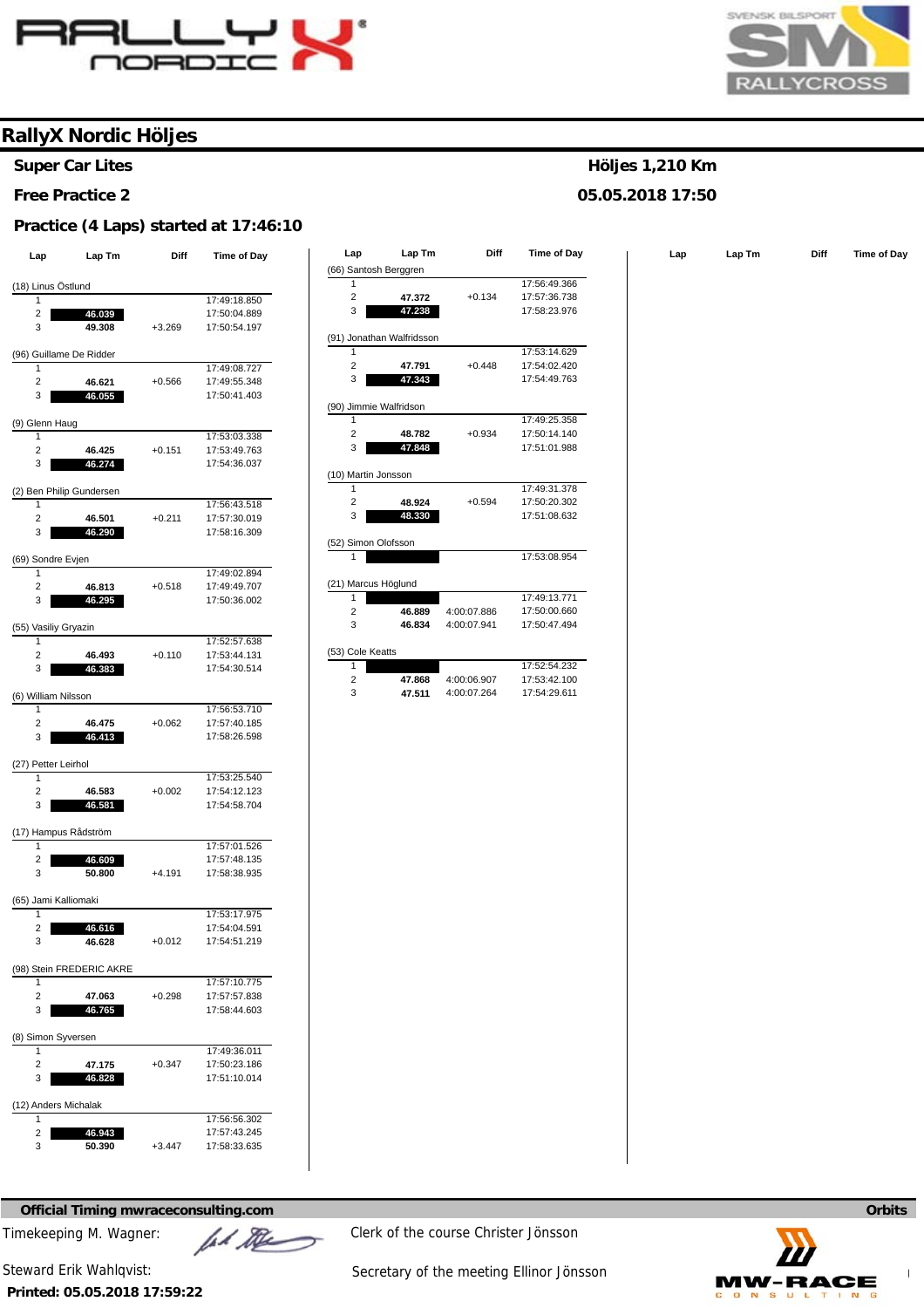

**Super Car Lites** 

#### **Warm up**

#### **Practice (2 Laps) started at 8:12:49**



# **Höljes 1,210 Km**

**06.05.2018 08:15** 

| Pos | No. | Name                        | Entrant                        | Make                  | Nat./Club                 | Laps | Best Tm | Diff In Lap             | 2nd Best |
|-----|-----|-----------------------------|--------------------------------|-----------------------|---------------------------|------|---------|-------------------------|----------|
|     | 18  | Linus Östlund               |                                | Supercar Lites        | SWE-Finnskoga MK          | 2    | 46.045  | 2                       |          |
| 2   | 69  | Sondre Evjen                | JC RACETEKNIK                  | Supercarlite          | NOR-NMK GOL               | 2    | 46.115  | 2<br>0.070              |          |
| 3   | 9   | <b>Glenn Haug</b>           | Glenn Haug                     | Supercar Lite         | <b>NOR-Nmk Gardermoer</b> | 2    | 46.210  | 2<br>0.165              |          |
| 4   | 52  | <b>Simon Olofsson</b>       |                                | Lites                 | SWE-Mk Team Westor        | 2    | 46.328  | $\overline{2}$<br>0.283 |          |
| 5   | 21  | Marcus Höglund              | JC RACETEKNIK                  | Supercarlite          | SWE-Finnskoga Mk          | 2    | 46.511  | 2<br>0.466              |          |
| 6   | 17  | Hampus Rådström             |                                | <b>Supercar Lites</b> | SWE-MK Team Westor        | 2    | 46.660  | 2<br>0.615              |          |
|     | 90  | Jimmie Walfridson           | Helmia Motorsport              | Supercarlite          | <b>SWE-Mk Ratten</b>      | 2    | 46.794  | 2<br>0.749              |          |
| 8   | 53  | <b>Cole Keatts</b>          | Olsbergs MSE                   | <b>Supercar Lites</b> | USA-ACUS                  | 2    | 46.834  | $\overline{2}$<br>0.789 |          |
| 9   | 6   | <b>William Nilsson</b>      | <b>JC RACETEKNIK</b>           | Supercarlite          | SWE-KAK                   | 2    | 46.872  | 2<br>0.827              |          |
| 10  | 27  | <b>Petter Leirhol</b>       | Leirhol Motorsport             | <b>Supercar Lites</b> | <b>NOR-NMK Valdres</b>    | 2    | 46.888  | $\overline{2}$<br>0.843 |          |
| 11  | 91  | Jonathan Walfridsson        | Helmia Motorsport              | Supercarlite          | <b>SWE-Mk Ratten</b>      | 2    | 46.932  | $\overline{2}$<br>0.887 |          |
| 12  | 66  | Santosh Berggren            | A Berggrens Bilservice I FLOBY | SuperCar Lites        | SWE-Falköpings MK         | 2    | 46.953  | 2<br>0.908              |          |
| 13  | 2   | <b>Ben Philip Gundersen</b> | JC RACETEKNIK                  | Supercarlite          | NOR-NMK Solör             | 2    | 46.982  | $\overline{2}$<br>0.937 |          |
| 14  | 8   | <b>Simon Syversen</b>       | Set Promotion                  | SuperCar Lite         | NOR-Norges Bilsportfc     | 2    | 46.996  | $\overline{2}$<br>0.951 |          |
| 15  | 55  | <b>Vasiliy Gryazin</b>      | Sports Racing Technologies     | Ford Fiesta RX Lit    | RUS-Sports Racing Ter     | 2    | 47.130  | 2<br>1.085              |          |
| 16  | 10  | <b>Martin Jonsson</b>       | Martin Jonsson                 | Supercar Lite Typ     | SWE-Woxnadalens MK        | 2    | 48.107  | 2<br>2.062              |          |
| 17  | 11  | <b>Mats Oskarsson</b>       |                                | <b>Supercar Lites</b> | SWE-Malungs MK            | 2    | 48.798  | $\overline{2}$<br>2.753 |          |
| 18  | 96  | <b>Guillame De Ridder</b>   | Olsbergs MSE                   | Supercar Lites        | <b>BEL-Belgium</b>        | 2    | 49.224  | 2<br>3.179              |          |
| 19  | 98  | <b>Stein FREDERIC AKRE</b>  | ٠                              | Supercar Lites        | NOR-Finnskoga MK          | 2    | 50.364  | 2<br>4.319              |          |
| 20  | 12  | <b>Anders Michalak</b>      |                                | Supercar Lites        | SWE-Mk Orion              | 2    | 50.514  | $\overline{2}$<br>4.469 |          |
| 21  | 65  | Jami Kalliomaki             | Set Promotion                  | SuperCar Lite         | FIN-AKK-Motorsport R      |      |         | 0                       |          |

**Official Timing mwraceconsulting.com Orbits** 

**Printed: 06.05.2018 08:24:22** 

Timekeeping M. Wagner:  $\mathbb{Z}$   $\mathbb{Z}$  Clerk of the course Christer Jönsson

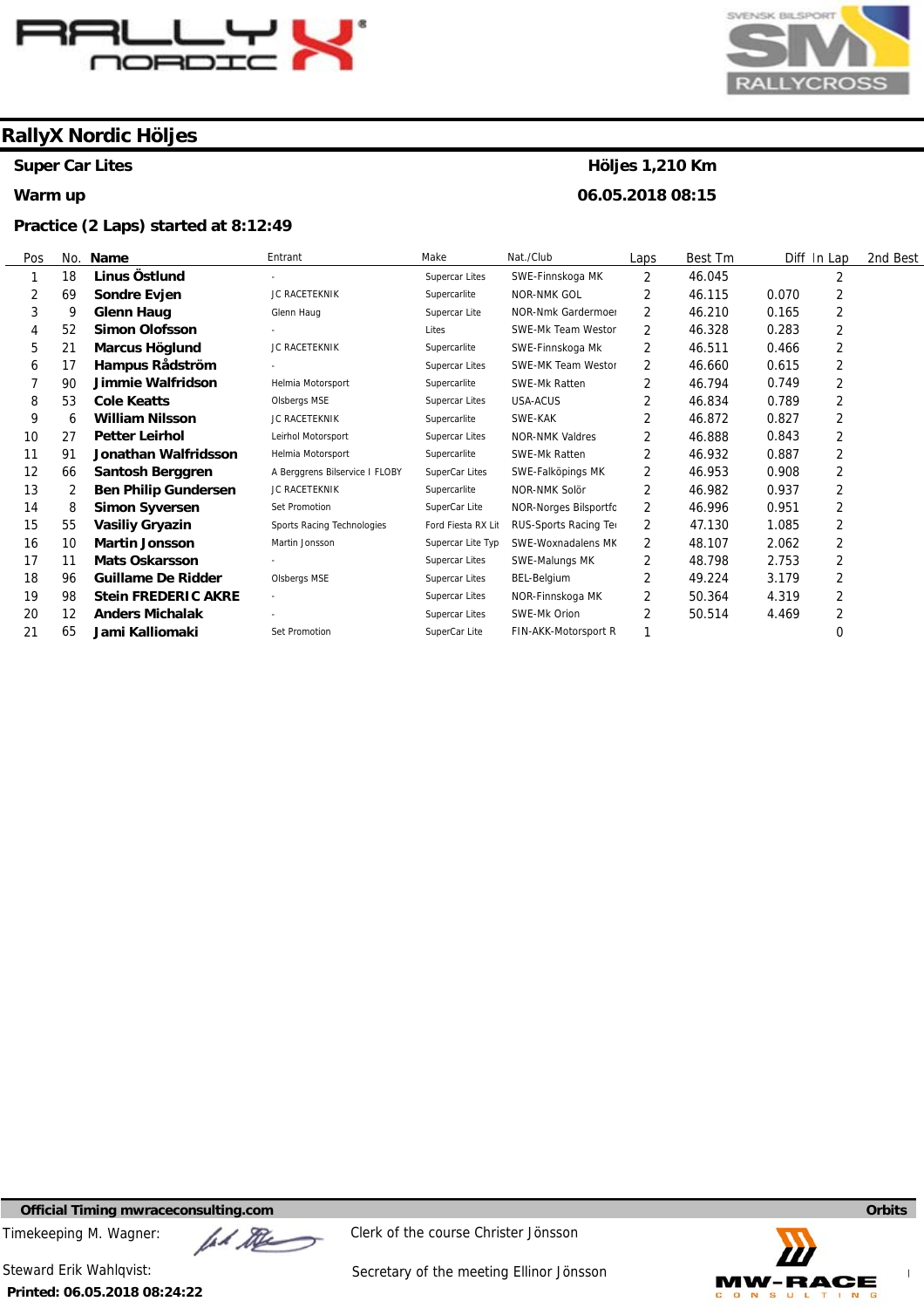



**Super Car Lites** 

#### **Warm up**

#### **Practice (2 Laps) started at 8:12:49**

| Lap                     | Lap Tm                    | Diff | <b>Time of Day</b>         |
|-------------------------|---------------------------|------|----------------------------|
|                         | (18) Linus Östlund        |      |                            |
| 1                       |                           |      | 8:18:30.305                |
| 2                       | 46.045                    |      | 8:19:16.350                |
|                         | (69) Sondre Evjen         |      |                            |
| 1<br>2                  |                           |      | 8:14:00.325<br>8:14:46.440 |
|                         | 46.115                    |      |                            |
| (9) Glenn Haug<br>1     |                           |      | 8:18:20.239                |
| 2                       | 46.210                    |      | 8:19:06.449                |
|                         |                           |      |                            |
| 1                       | (52) Simon Olofsson       |      | 8:18:35.739                |
| 2                       | 46.328                    |      | 8:19:22.067                |
|                         | (21) Marcus Höglund       |      |                            |
| 1                       |                           |      | 8:18:52.020                |
| 2                       | 46.511                    |      | 8:19:38.531                |
|                         | (17) Hampus Rådström      |      |                            |
| 1                       |                           |      | 8:14:08.653                |
| 2                       | 46.660                    |      | 8:14:55.313                |
| 1                       | (90) Jimmie Walfridson    |      | 8:18:46.573                |
| 2                       | 46.794                    |      | 8:19:33.367                |
|                         |                           |      |                            |
| (53) Cole Keatts<br>1   |                           |      | 8:22:09.467                |
| 2                       | 46.834                    |      | 8:22:56.301                |
|                         | (6) William Nilsson       |      |                            |
| 1                       |                           |      | 8:14:29.301                |
| 2                       | 46.872                    |      | 8:15:16.173                |
|                         | (27) Petter Leirhol       |      |                            |
| 1                       |                           |      | 8:18:42.165                |
| 2                       | 46.888                    |      | 8:19:29.053                |
|                         | (91) Jonathan Walfridsson |      |                            |
| 1<br>2                  | 46.932                    |      | 8:14:03.184<br>8:14:50.116 |
|                         |                           |      |                            |
| 1                       | (66) Santosh Berggren     |      | 8:18:22.406                |
| $\overline{\mathbf{c}}$ | 46.953                    |      | 8:19:09.359                |
|                         | (2) Ben Philip Gundersen  |      |                            |
| 1                       |                           |      | 8:14:17.136                |
| 2                       | 46.982                    |      | 8:15:04.118                |
|                         | (8) Simon Syversen        |      |                            |
| 1                       |                           |      | 8:22:19.234                |
| 2                       | 46.996                    |      | 8:23:06.230                |
|                         | (55) Vasiliy Gryazin      |      |                            |
| 1                       |                           |      | 8:22:02.916                |
| 2                       | 47.130                    |      | 8:22:50.046                |
| $\overline{\mathbf{1}}$ | (10) Martin Jonsson       |      | 8:21:52.227                |
| 2                       | 48.107                    |      | 8:22:40.334                |
|                         |                           |      |                            |
|                         | (11) Mats Oskarsson       |      |                            |

| Lap                      | Lap Tm | Diff | Time of Day |
|--------------------------|--------|------|-------------|
| 1                        |        |      | 8:22:00.803 |
| $\overline{2}$           | 48.798 |      | 8:22:49.601 |
| (96) Guillame De Ridder  |        |      |             |
| 1                        |        |      | 8:22:12.905 |
| 2                        | 49.224 |      | 8:23:02.129 |
| (98) Stein FREDERIC AKRE |        |      |             |
| 1                        |        |      | 8:14:24.931 |
| 2                        | 50.364 |      | 8:15:15.295 |
| (12) Anders Michalak     |        |      |             |
| 1                        |        |      | 8:13:53.237 |
| $\overline{2}$           | 50.514 |      | 8:14:43.751 |
| (65) Jami Kalliomaki     |        |      |             |
| 1                        |        |      | 8:21:48.165 |

#### **Höljes 1,210 Km**

#### **06.05.2018 08:15**

**Lap Lap Lap Tm Diff Time of Day** 

**Official Timing mwraceconsulting.com Orbits Orbits Orbits Orbits Orbits Orbits** 

**Printed: 06.05.2018 08:25:27** 



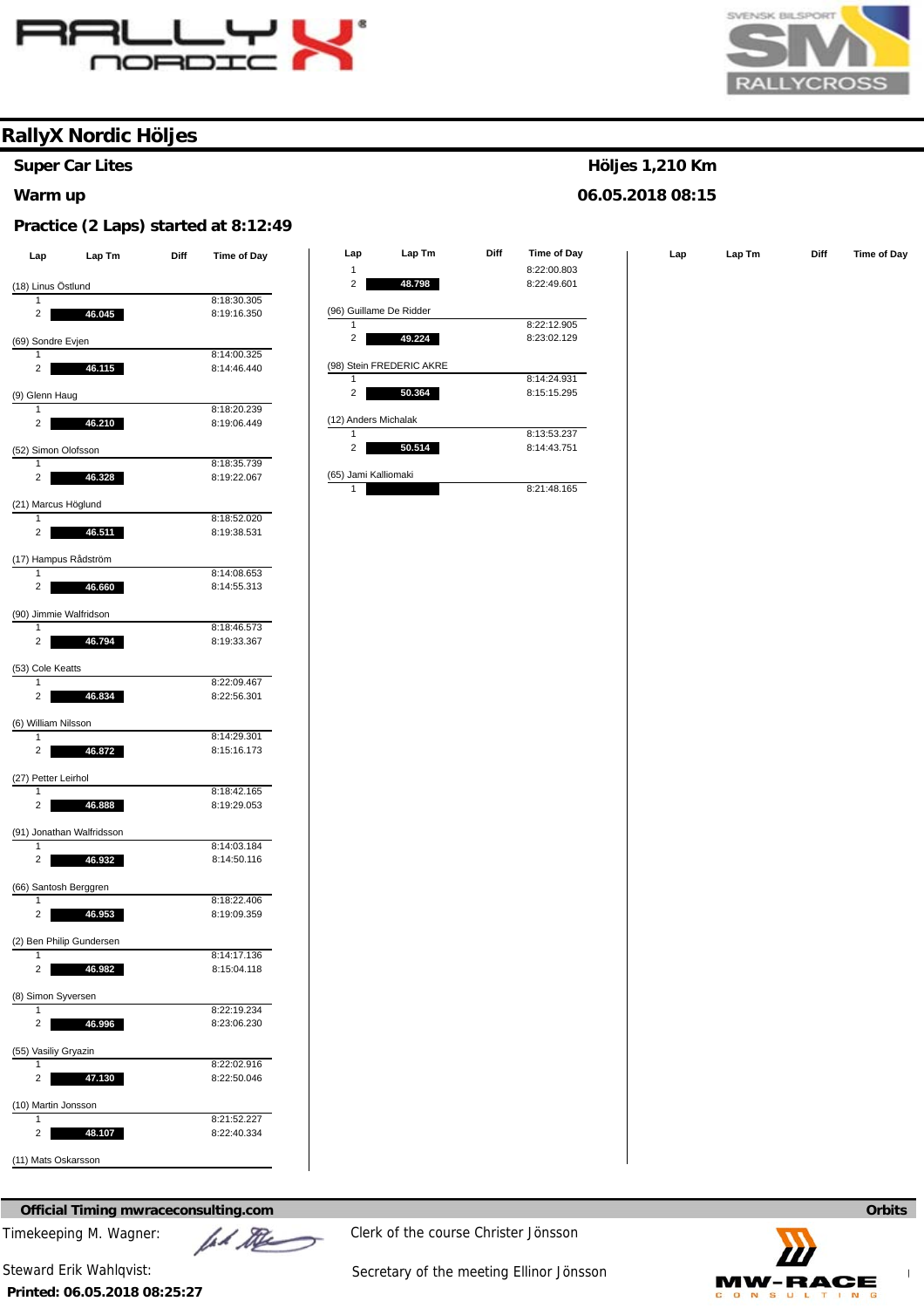

**Results Omgang 1 Class Supercar lites**



**RLLYI** 

F RF  $\blacksquare$ <sup>e</sup>

|            | <b>INTERVIOUS</b> |                                              | Results Offigalig + Class Supertal fites |            |        |        |                  |                  | <b>MORDIC</b>    |      |
|------------|-------------------|----------------------------------------------|------------------------------------------|------------|--------|--------|------------------|------------------|------------------|------|
| Pos        | No.               | Driver                                       | Club                                     | Total Tm.  | Diff   | Lap 1  | Lap <sub>2</sub> | Lap <sub>3</sub> | Lap <sub>4</sub> | Pts. |
|            |                   | Entrant                                      | Car                                      |            |        |        |                  |                  |                  |      |
| 1          | 96                | Guillame De Ridder                           | BEL-Belgium                              | 3:10.113   |        | 53,434 | 45,717           | 45,487           | 45,475           | 50   |
|            |                   | <b>Olsbergs MSE</b>                          | <b>Supercar Lites</b>                    |            |        |        |                  |                  |                  |      |
| 2          | 90                | Jimmie Walfridson                            | SWE-Mk Ratten                            | 3:11.246   | 1.133  | 49,563 | 46,382           | 46,005           | 49,298           | 45   |
|            |                   | Helmia Motorsport                            | Supercarlite                             |            |        |        |                  |                  |                  |      |
| 3          | 12                | Anders Michalak                              | SWE-Mk Orion                             | 3:12.073   | 1.960  | 50,066 | 46,202           | 46,181           | 49,624           | 42   |
|            |                   |                                              | <b>Supercar Lites</b>                    |            |        |        |                  |                  |                  |      |
| 4          | 66                | Santosh Berggren                             | SWE-Falköpings MK                        | 3:12.605   | 2.492  | 49,977 | 46,276           | 46,389           | 49,963           | 40   |
|            |                   | A Berggrens Bilservice I FLOB SuperCar Lites |                                          |            |        |        |                  |                  |                  |      |
| 5          | 55                | Vasiliy Gryazin                              | <b>RUS-Sports Racing Techno</b>          | 3:12.639   | 2.526  | 50,479 | 46,187           | 49,999           | 45,974           | 39   |
|            |                   | <b>Sports Racing Technologies</b>            | Ford Fiesta RX Lite                      |            |        |        |                  |                  |                  |      |
| 6          | 9                 | Glenn Haug                                   | NOR-Nmk Gardermoen                       | 3:12.716   | 2.603  | 54,873 | 46,220           | 45,755           | 45,868           | 38   |
|            |                   | <b>Glenn Haug</b>                            | Supercar Lite                            |            |        |        |                  |                  |                  |      |
| 7          | 21                | Marcus Höglund                               | SWE-Finnskoga Mk                         | 3:13.009   | 2.896  | 50,334 | 46,595           | 46,521           | 49,559           | 37   |
|            |                   | <b>JC RACETEKNIK</b>                         | Supercarlite                             |            |        |        |                  |                  |                  |      |
| 8          | 17                | Hampus Rådström                              | <b>SWE-MK Team Westom</b>                | 3:13.307   | 3.194  | 50,169 | 49,527           | 46,454           | 47,157           | 36   |
|            |                   |                                              | <b>Supercar Lites</b>                    |            |        |        |                  |                  |                  |      |
| 9          | 6                 | William Nilsson                              | SWE-KAK                                  | 3:13.357   | 3.244  | 54,736 | 46,004           | 46,324           | 46,293           | 35   |
|            |                   | JC RACETEKNIK                                | Supercarlite                             |            |        |        |                  |                  |                  |      |
| 10         | 69                | Sondre Evjen                                 | <b>NOR-NMK GOL</b>                       | 3:13.471   | 3.358  | 51,763 | 46,374           | 45,974           | 49,360           | 34   |
|            |                   | JC RACETEKNIK                                | Supercarlite                             |            |        |        |                  |                  |                  |      |
| 11         | 52                | Simon Olofsson                               | SWE-Mk Team Westom                       | 3:13.659   | 3.546  | 55,092 | 46,601           | 46,233           | 45,733           | 33   |
|            |                   |                                              | Lites                                    |            |        |        |                  |                  |                  |      |
| 12         | 27                | Petter Leirhol                               | <b>NOR-NMK Valdres</b>                   | 3:13.702   | 3.589  | 54,029 | 46,262           | 46,419           | 46,992           | 32   |
|            |                   | Leirhol Motorsport                           | <b>Supercar Lites</b>                    |            |        |        |                  |                  |                  |      |
| 13         | 98                | Stein FREDERIC AKRE                          | NOR-Finnskoga MK                         | 3:13.964   | 3.851  | 51,703 | 46,212           | 49,500           | 46,549           | 31   |
|            |                   |                                              | <b>Supercar Lites</b>                    |            |        |        |                  |                  |                  |      |
| 14         | 8                 | Simon Syversen                               | NOR-Norges Bilsportforbu                 | 3:14.636   | 4.523  | 51,060 | 46,577           | 46,301           | 50,698           | 30   |
|            |                   | Set Promotion                                | SuperCar Lite                            |            |        |        |                  |                  |                  |      |
| 15         | 91                | Jonathan Walfridsson                         | <b>SWE-Mk Ratten</b>                     | 3:15.348   | 5.235  | 54,735 | 46,783           | 46,980           | 46,850           | 29   |
|            |                   | Helmia Motorsport                            | Supercarlite                             |            |        |        |                  |                  |                  |      |
| 16         | 53                | Cole Keatts                                  | USA-ACUS                                 | 3:15.653   | 5.540  | 54,975 | 47,460           | 46,520           | 46,698           | 28   |
|            |                   | <b>Olsbergs MSE</b>                          | <b>Supercar Lites</b>                    |            |        |        |                  |                  |                  |      |
| 17         | 18                | Linus Östlund                                | SWE-Finnskoga MK                         | 3:15.969   | 5.856  | 51,945 | 50,703           | 46,524           | 46,797           | 27   |
|            |                   |                                              | <b>Supercar Lites</b>                    |            |        |        |                  |                  |                  |      |
| 18         | 11                | Mats Oskarsson                               | <b>SWE-Malungs MK</b>                    | 3:16.683   | 6.570  | 54,091 | 47,157           | 47,854           | 47,581           | 26   |
|            |                   |                                              | <b>Supercar Lites</b>                    |            |        |        |                  |                  |                  |      |
| 19         | 10                | Martin Jonsson                               | <b>SWE-Woxnadalens MK</b>                | 3:17.469   | 7.356  | 55,525 | 47,280           | 47,538           | 47,126           | 25   |
|            |                   | Martin Jonsson                               | Supercar Lite Type GH                    |            |        |        |                  |                  |                  |      |
| 20         | 65                | Jami Kalliomaki                              | FIN-AKK-Motorsport Ry                    | 3:34.300   | 24.187 | 50,843 | 46,408           | 1:09,580         | 47,469           | 24   |
|            |                   | Set Promotion                                | SuperCar Lite                            |            |        |        |                  |                  |                  |      |
| <b>DNF</b> | $\overline{2}$    | Ben Philip Gundersen                         | NOR-NMK Solör                            | <b>DNF</b> | 1 Lap  | 51,058 | 48,793           | 46,461           |                  | 22   |
|            |                   | JC RACETEKNIK                                | Supercarlite                             |            |        |        |                  |                  |                  |      |

page 1 of 2

These results are provisional until the conclusion of any judicial and technical matters

Info: No. 18 warning

Clerk of the course Christer Jönsson Steward Erik Wahlqvist Secretary of the meeting Ellinor Jönsson Secretary of the meeting Ellinor Jönsson published: printed: 06.05.2018 09:21

Drivers included: 21

fal the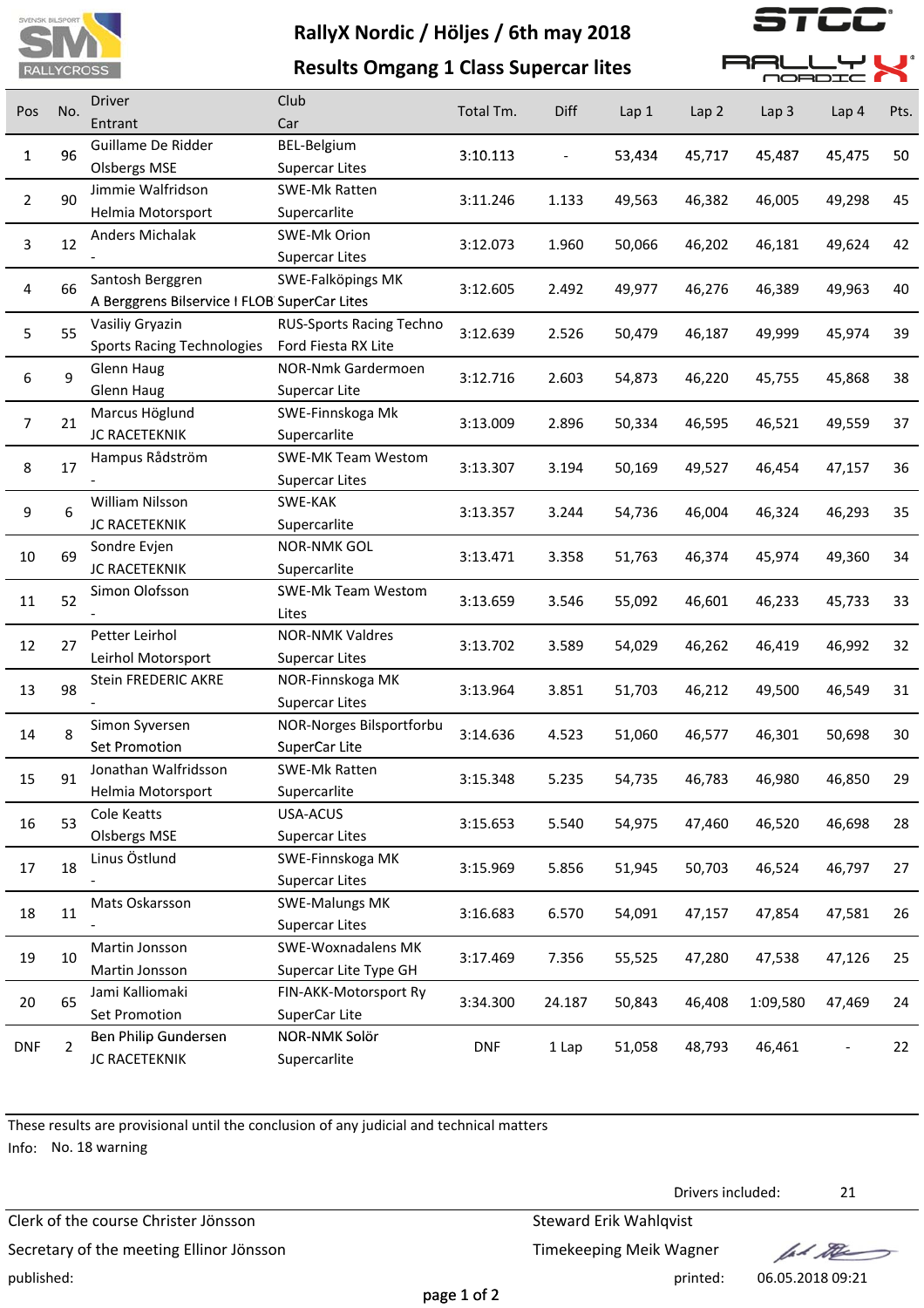

## **Class Supercar lites**



## **Startgrid Omgang 2**

|     |     | Heat 18 OMG2         |  |
|-----|-----|----------------------|--|
| Pos | No. | Name                 |  |
|     | 10  | Martin Jonsson       |  |
| 2   | 65  | Jami Kalliomaki      |  |
| 3   | 2   | Ben Philip Gundersen |  |
| 4   |     |                      |  |
| 5   |     |                      |  |
| հ   |     |                      |  |

|     |     | Heat 19 OMG2   |  |
|-----|-----|----------------|--|
| Pos | No. | Name           |  |
|     | 53  | Cole Keatts    |  |
|     | 18  | Linus Östlund  |  |
| 3   | 11  | Mats Oskarsson |  |
| 4   |     |                |  |
|     |     |                |  |
|     |     |                |  |

|               |     | Heat 20 OMG2               |  |
|---------------|-----|----------------------------|--|
| Pos           | No. | Name                       |  |
| 1             | 52  | Simon Olofsson             |  |
| $\mathcal{P}$ | 27  | Petter Leirhol             |  |
| 3             | 98  | <b>Stein FREDERIC AKRE</b> |  |
| 4             | 8   | Simon Syversen             |  |
| 5             | 91  | Jonathan Walfridsson       |  |
|               |     |                            |  |

|     |     | Heat 21 OMG2           |  |
|-----|-----|------------------------|--|
| Pos | No. | Name                   |  |
|     | 9   | Glenn Haug             |  |
| 2   | 21  | Marcus Höglund         |  |
| 3   | 17  | Hampus Rådström        |  |
| 4   | 6   | <b>William Nilsson</b> |  |
| 5   | 69  | Sondre Evjen           |  |
|     |     |                        |  |

|     | Heat 22 OMG2 |                        |  |  |
|-----|--------------|------------------------|--|--|
| Pos | No.          | Name                   |  |  |
| 1   | 96           | Guillame De Ridder     |  |  |
| 2   | 90           | Jimmie Walfridson      |  |  |
| 3   | 12           | <b>Anders Michalak</b> |  |  |
| 4   | 66           | Santosh Berggren       |  |  |
| 5   | 55           | Vasiliy Gryazin        |  |  |
| 6   |              |                        |  |  |

| Pos          | No. | $\overline{\mathsf{Name}}$ |  |
|--------------|-----|----------------------------|--|
| $\mathbf{1}$ |     |                            |  |
| 2            |     |                            |  |
| 3            |     |                            |  |
| 4            |     |                            |  |
| 5            |     |                            |  |
| 6            |     |                            |  |

### Clerk of the course Christer Jönsson Steward Erik Wahlqvist

Secretary of the meeting Ellinor Jönsson Timekeeping Meik Wagner



published: 06.05.2018 09:23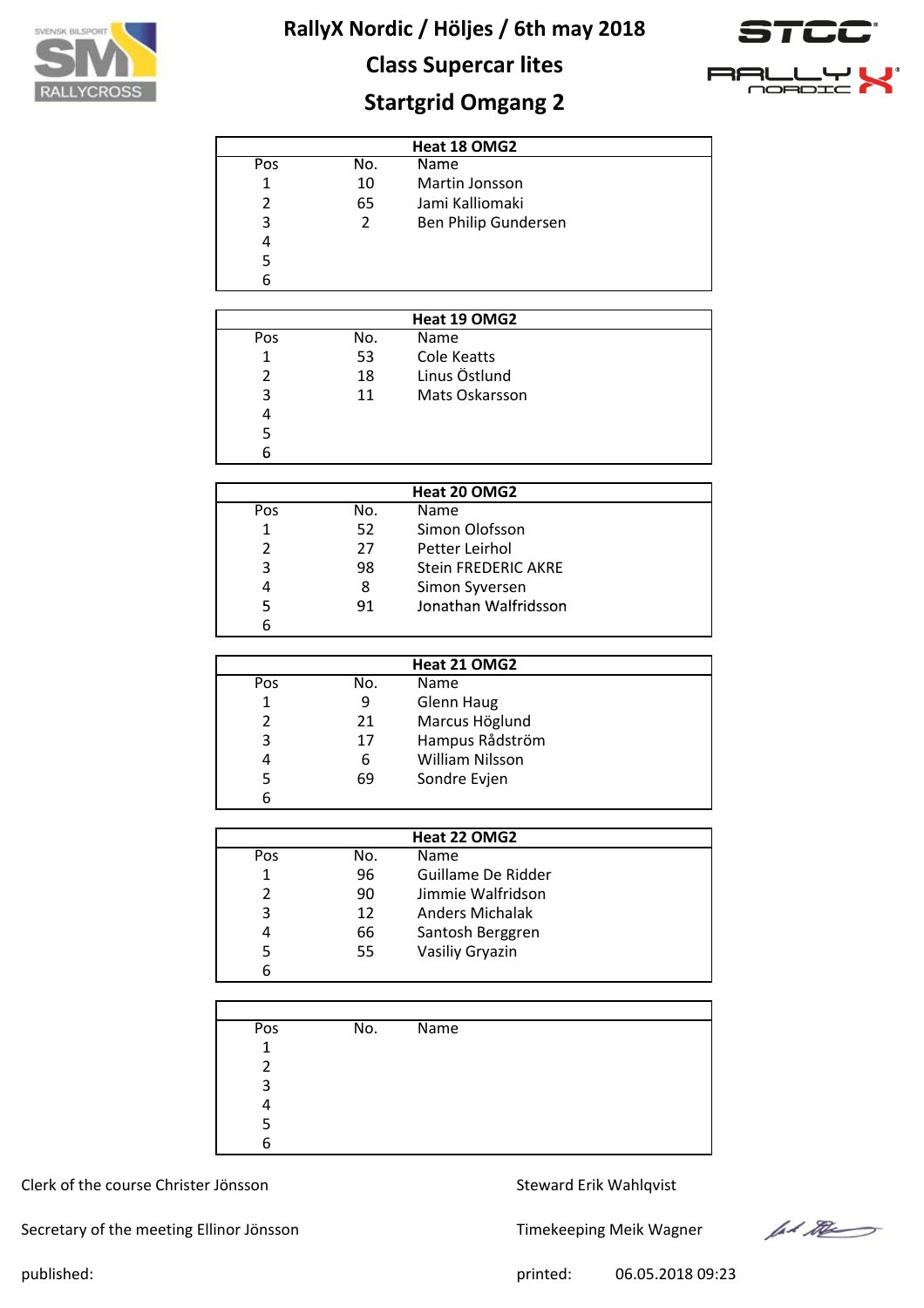

 $\overline{\phantom{a}}$ 

|                |     | <b>RALLYCROSS</b>                                                | <b>Results Omgang 2 Class Supercar lites</b>           |            |       |        |        | <b>RA</b><br>OORDI |        |      |
|----------------|-----|------------------------------------------------------------------|--------------------------------------------------------|------------|-------|--------|--------|--------------------|--------|------|
| Pos            | No. | <b>Driver</b><br>Entrant                                         | Club<br>Car                                            | Total Tm.  | Diff  | Lap 1  | Lap 2  | Lap <sub>3</sub>   | Lap 4  | Pts. |
| 1              | 18  | Linus Östlund                                                    | SWE-Finnskoga MK<br><b>Supercar Lites</b>              | 3:12.814   |       | 50,803 | 49,227 | 46,374             | 46,410 | 50   |
| $\overline{2}$ | 6   | William Nilsson<br>JC RACETEKNIK                                 | SWE-KAK<br>Supercarlite                                | 3:12.870   | 0.056 | 53,926 | 46,402 | 46,223             | 46,319 | 45   |
| $\overline{3}$ | 65  | Jami Kalliomaki<br>Set Promotion                                 | FIN-AKK-Motorsport Ry<br>SuperCar Lite                 | 3:13.235   | 0.421 | 50,253 | 46,855 | 49,511             | 46,616 | 42   |
| 4              | 2   | Ben Philip Gundersen<br>JC RACETEKNIK                            | NOR-NMK Solör<br>Supercarlite                          | 3:13.668   | 0.854 | 50,654 | 49,989 | 46,405             | 46,620 | 40   |
| 5              | 9   | Glenn Haug<br>Glenn Haug                                         | NOR-Nmk Gardermoen<br>Supercar Lite                    | 3:13.680   | 0.866 | 50,437 | 46,702 | 46,681             | 49,860 | 39   |
| 6              | 27  | Petter Leirhol<br>Leirhol Motorsport                             | <b>NOR-NMK Valdres</b><br><b>Supercar Lites</b>        | 3:13.932   | 1.118 | 54,417 | 46,817 | 46,502             | 46,196 | 38   |
| $\overline{7}$ | 69  | Sondre Evjen<br><b>JC RACETEKNIK</b>                             | <b>NOR-NMK GOL</b><br>Supercarlite                     | 3:14.055   | 1.241 | 51,066 | 46,745 | 46,609             | 49,635 | 37   |
| 8              | 53  | Cole Keatts<br><b>Olsbergs MSE</b>                               | USA-ACUS<br><b>Supercar Lites</b>                      | 3:15.249   | 2.435 | 50,410 | 46,650 | 47,132             | 51,057 | 36   |
| 9              | 90  | Jimmie Walfridson<br>Helmia Motorsport                           | SWE-Mk Ratten<br>Supercarlite                          | 3:15.367   | 2.553 | 51,221 | 47,345 | 46,688             | 50,113 | 35   |
| 10             | 98  | Stein FREDERIC AKRE                                              | NOR-Finnskoga MK<br><b>Supercar Lites</b>              | 3:15.483   | 2.669 | 51,820 | 46,503 | 47,072             | 50,088 | 34   |
| 11             | 21  | Marcus Höglund<br><b>JC RACETEKNIK</b>                           | SWE-Finnskoga Mk<br>Supercarlite                       | 3:15.490   | 2.676 | 51,730 | 46,826 | 47,045             | 49,889 | 33   |
| 12             | 96  | Guillame De Ridder<br><b>Olsbergs MSE</b>                        | BEL-Belgium<br><b>Supercar Lites</b>                   | 3:15.641   | 2.827 | 52,177 | 47,109 | 49,555             | 46,800 | 32   |
| 13             | 8   | Simon Syversen<br>Set Promotion                                  | NOR-Norges Bilsportforbu<br>SuperCar Lite              | 3:16.152   | 3.338 | 55,129 | 46,716 | 46,705             | 47,602 | 31   |
| 14             | 17  | Hampus Rådström                                                  | <b>SWE-MK Team Westom</b><br><b>Supercar Lites</b>     | 3:16.172   | 3.358 | 54,640 | 47,434 | 46,751             | 47,347 | 30   |
| 15             | 91  | Jonathan Walfridsson<br>Helmia Motorsport                        | SWE-Mk Ratten<br>Supercarlite                          | 3:16.805   | 3.991 | 52,180 | 47,139 | 46,852             | 50,634 | 29   |
| 16             | 11  | Mats Oskarsson                                                   | <b>SWE-Malungs MK</b><br><b>Supercar Lites</b>         | 3:16.962   | 4.148 | 54,814 | 47,395 | 47,255             | 47,498 | 28   |
| 17             | 66  | Santosh Berggren<br>A Berggrens Bilservice I FLOB SuperCar Lites | SWE-Falköpings MK                                      | 3:17.763   | 4.949 | 55,597 | 47,895 | 47,106             | 47,165 | 27   |
| 18             | 12  | <b>Anders Michalak</b>                                           | SWE-Mk Orion<br><b>Supercar Lites</b>                  | 3:18.599   | 5.785 | 51,746 | 52,768 | 46,973             | 47,112 | 26   |
| <b>DNF</b>     | 52  | Simon Olofsson                                                   | SWE-Mk Team Westom<br>Lites                            | <b>DNF</b> | 1 Lap | 50,939 | 46,981 | 46,880             |        | 22   |
| <b>DNF</b>     | 10  | Martin Jonsson<br>Martin Jonsson                                 | SWE-Woxnadalens MK<br>Supercar Lite Type GH            | <b>DNF</b> |       |        |        |                    |        | 22   |
| <b>DNF</b>     | 55  | Vasiliy Gryazin<br><b>Sports Racing Technologies</b>             | <b>RUS-Sports Racing Techno</b><br>Ford Fiesta RX Lite | <b>DNF</b> |       |        |        |                    |        | 22   |

These results are provisional until the conclusion of any judicial and technical matters Info:

Clerk of the course Christer Jönsson Steward Erik Wahlqvist Secretary of the meeting Ellinor Jönsson Secretary of the meeting Ellinor Jönsson published: printed: 06.05.2018 10:39

Drivers included: 21

lad the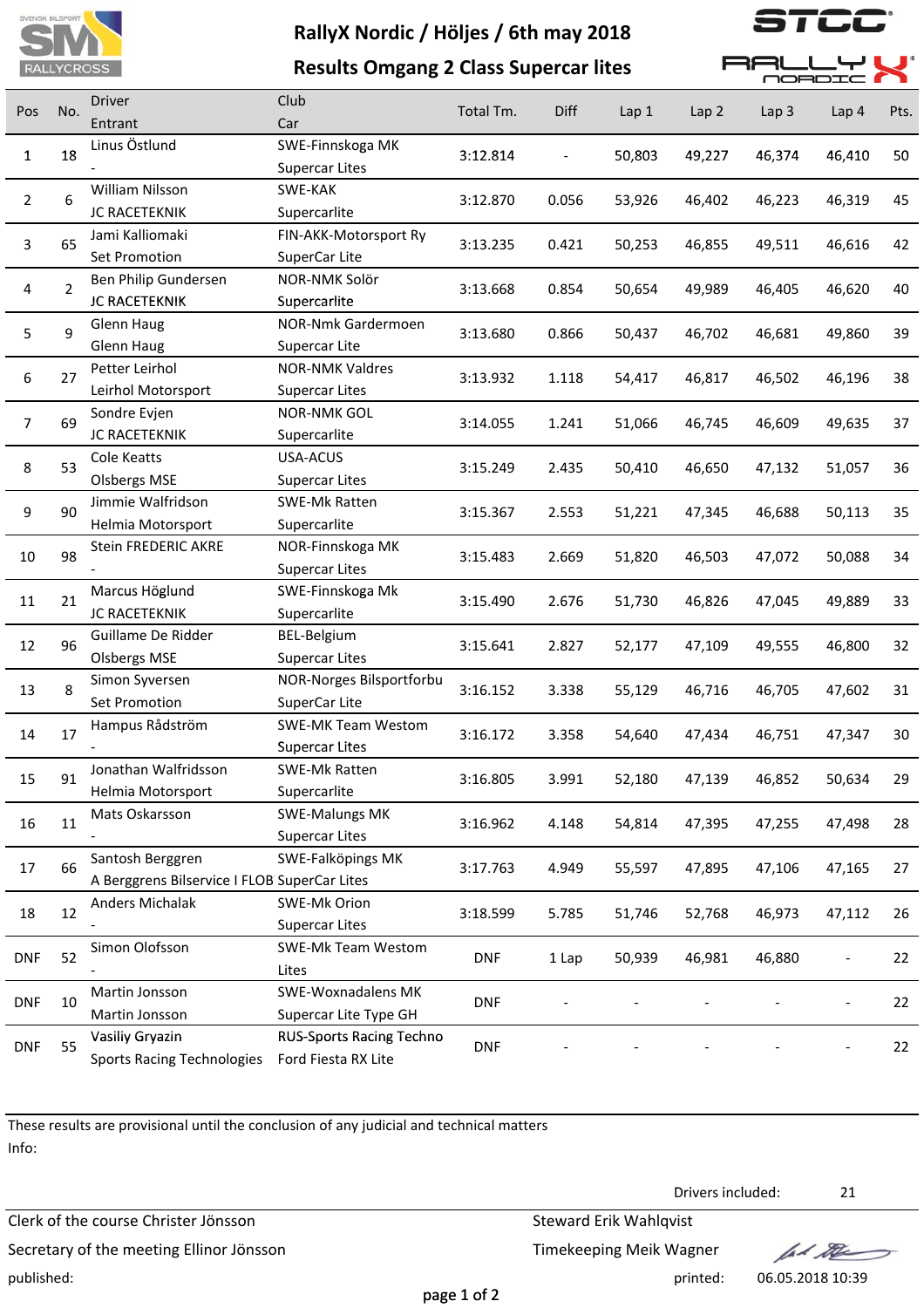



# **Class Supercar lites**

## **Startgrid Omgang 3**

|     |     | Heat 31 OMG3    |  |
|-----|-----|-----------------|--|
| Pos | No. | Name            |  |
| 1   | 52  | Simon Olofsson  |  |
| 2   | 10  | Martin Jonsson  |  |
| 3   | 55  | Vasiliy Gryazin |  |
| 4   |     |                 |  |
|     |     |                 |  |
|     |     |                 |  |

|               |     | Heat 32 OMG3           |  |
|---------------|-----|------------------------|--|
| Pos           | No. | Name                   |  |
| 1             | 11  | Mats Oskarsson         |  |
| $\mathcal{P}$ | 66  | Santosh Berggren       |  |
| κ             | 12  | <b>Anders Michalak</b> |  |
| 4             |     |                        |  |
| 5             |     |                        |  |
|               |     |                        |  |

|     |     | Heat 33 OMG3         |  |
|-----|-----|----------------------|--|
| Pos | No. | <b>Name</b>          |  |
|     | 21  | Marcus Höglund       |  |
|     | 96  | Guillame De Ridder   |  |
| 3   | 8   | Simon Syversen       |  |
| 4   | 17  | Hampus Rådström      |  |
|     | 91  | Jonathan Walfridsson |  |
|     |     |                      |  |

|     | Heat 34 OMG3 |                            |  |  |  |  |  |  |
|-----|--------------|----------------------------|--|--|--|--|--|--|
| Pos | No.          | Name                       |  |  |  |  |  |  |
| 1   | 27           | Petter Leirhol             |  |  |  |  |  |  |
| 2   | 69           | Sondre Evjen               |  |  |  |  |  |  |
| 3   | 53           | Cole Keatts                |  |  |  |  |  |  |
| 4   | 90           | Jimmie Walfridson          |  |  |  |  |  |  |
| 5   | 98           | <b>Stein FREDERIC AKRE</b> |  |  |  |  |  |  |
| 6   |              |                            |  |  |  |  |  |  |

|     |                | Heat 35 OMG3         |  |
|-----|----------------|----------------------|--|
| Pos | No.            | <b>Name</b>          |  |
|     | 18             | Linus Östlund        |  |
|     | 6              | William Nilsson      |  |
| 3   | 65             | Jami Kalliomaki      |  |
| 4   | $\overline{2}$ | Ben Philip Gundersen |  |
|     | 9              | Glenn Haug           |  |
| 6   |                |                      |  |

| Pos | $\overline{No}$ . | $\overline{\mathsf{Name}}$ |  |
|-----|-------------------|----------------------------|--|
| 1   |                   |                            |  |
| 2   |                   |                            |  |
| 3   |                   |                            |  |
|     |                   |                            |  |
| 5   |                   |                            |  |
| 6   |                   |                            |  |

### Clerk of the course Christer Jönsson Steward Erik Wahlqvist

Secretary of the meeting Ellinor Jönsson Timekeeping Meik Wagner



published: printed: 06.05.2018 10:40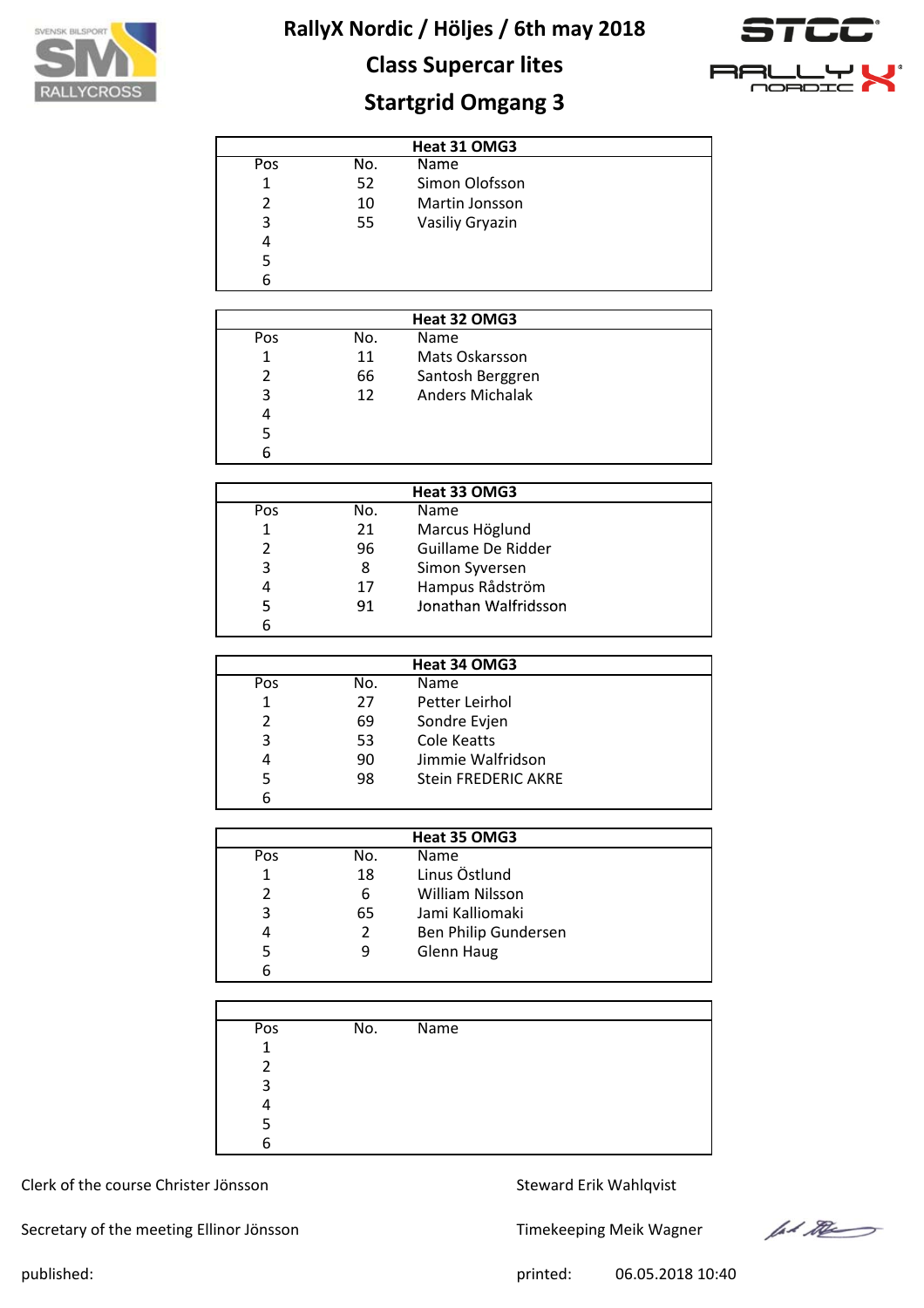



**Results Intermediate OMG 1‐3 Class Supercar lites**

|                |                                              | Driver                            | Club                            |                   | OMG <sub>2</sub>  |                  | <b>OMG</b> | Int                     |                 |                 |                 |       | <b>CH</b>               |
|----------------|----------------------------------------------|-----------------------------------|---------------------------------|-------------------|-------------------|------------------|------------|-------------------------|-----------------|-----------------|-----------------|-------|-------------------------|
| Pos            | No.                                          | Entrant                           | Car                             | OMG <sub>1</sub>  |                   | OMG <sub>3</sub> | total      | Pts.                    | SF <sub>1</sub> | SF <sub>2</sub> | SF <sub>3</sub> | Final | Pts.                    |
|                | 96                                           | Guillame De Ridder                | <b>BEL-Belgium</b>              | 50                | 32                |                  | 82         | 16                      |                 |                 |                 |       | 16                      |
| 1              |                                              | <b>Olsbergs MSE</b>               | <b>Supercar Lites</b>           |                   | 3:10.113 3:15.641 |                  |            |                         |                 |                 |                 |       |                         |
|                | 6                                            | William Nilsson                   | SWE-KAK                         | 35                | 45                |                  |            |                         |                 |                 |                 |       |                         |
| $\overline{2}$ |                                              | JC RACETEKNIK                     | Supercarlite                    |                   | 3:13.357 3:12.870 |                  | 80         | 15                      |                 |                 |                 |       | 15                      |
| 3              | 90                                           | Jimmie Walfridson                 | <b>SWE-Mk Ratten</b>            | 45                | 35                |                  | 80         | 14                      |                 |                 |                 |       | 14                      |
|                |                                              | Helmia Motorsport                 | Supercarlite                    |                   | 3:11.246 3:15.367 |                  |            |                         |                 |                 |                 |       |                         |
|                | 18                                           | Linus Östlund                     | SWE-Finnskoga MK                | 27                | 50                |                  | 77         |                         |                 |                 |                 |       | 13                      |
| 4              |                                              |                                   | <b>Supercar Lites</b>           |                   | 3:15.969 3:12.814 |                  |            | 13                      |                 |                 |                 |       |                         |
| 5              | 9                                            | <b>Glenn Haug</b>                 | NOR-Nmk Gardermoen              | 38                | 39                |                  | 77         | 12                      |                 |                 |                 |       | 12                      |
|                |                                              | Glenn Haug                        | Supercar Lite                   |                   | 3:12.716 3:13.680 |                  |            |                         |                 |                 |                 |       |                         |
| 6              | 69                                           | Sondre Evjen                      | <b>NOR-NMK GOL</b>              | 34                | 37                |                  | 71         | 11                      |                 |                 |                 |       | 11                      |
|                |                                              | JC RACETEKNIK                     | Supercarlite                    |                   | 3:13.471 3:14.055 |                  |            |                         |                 |                 |                 |       |                         |
| 7              | 27                                           | Petter Leirhol                    | <b>NOR-NMK Valdres</b>          | 32                | 38                |                  | 70         | 10                      |                 |                 |                 |       | 10                      |
|                |                                              | Leirhol Motorsport                | <b>Supercar Lites</b>           |                   | 3:13.702 3:13.932 |                  |            |                         |                 |                 |                 |       |                         |
| 8              | 21                                           | Marcus Höglund                    | SWE-Finnskoga Mk                | 37                | 33                |                  | 70         | 9                       |                 |                 |                 |       | 9                       |
|                |                                              | <b>JC RACETEKNIK</b>              | Supercarlite                    |                   | 3:13.009 3:15.490 |                  |            |                         |                 |                 |                 |       |                         |
| 9              | 12                                           | <b>Anders Michalak</b>            | <b>SWE-Mk Orion</b>             | 42                | 26                |                  | 68         | 8                       |                 |                 |                 |       | 8                       |
|                |                                              |                                   | <b>Supercar Lites</b>           |                   | 3:12.073 3:18.599 |                  |            |                         |                 |                 |                 |       |                         |
| 10             | 66                                           | Santosh Berggren                  | SWE-Falköpings MK               | 40                | 27                |                  | 67         | $\overline{7}$          |                 |                 |                 |       | $\overline{\mathbf{z}}$ |
|                | A Berggrens Bilservice I FLOB SuperCar Lites |                                   |                                 |                   | 3:12.605 3:17.763 |                  |            |                         |                 |                 |                 |       |                         |
| 11             | 65                                           | Jami Kalliomaki                   | FIN-AKK-Motorsport Ry           | 24                | 42                |                  | 66         | 6                       |                 |                 |                 |       | 6                       |
|                |                                              | Set Promotion                     | SuperCar Lite                   | 3:34.300 3:13.235 |                   |                  |            |                         |                 |                 |                 |       |                         |
| 12             | 17                                           | Hampus Rådström                   | <b>SWE-MK Team Westom</b>       | 36                | 30                |                  | 66         | 5                       |                 |                 |                 |       | 5                       |
|                |                                              |                                   | <b>Supercar Lites</b>           |                   | 3:13.307 3:16.172 |                  |            |                         |                 |                 |                 |       |                         |
| 13             | 98                                           | Stein FREDERIC AKRE               | NOR-Finnskoga MK                | 31                | 34                |                  | 65         | 4                       |                 |                 |                 |       | 4                       |
|                |                                              |                                   | <b>Supercar Lites</b>           | 3:13.964 3:15.483 |                   |                  |            |                         |                 |                 |                 |       |                         |
| 14             | 53                                           | <b>Cole Keatts</b>                | USA-ACUS                        | 28                | 36                |                  | 64         | 3                       |                 |                 |                 |       | 3                       |
|                |                                              | <b>Olsbergs MSE</b>               | <b>Supercar Lites</b>           | 3:15.653 3:15.249 |                   |                  |            |                         |                 |                 |                 |       |                         |
| 15             | 2                                            | Ben Philip Gundersen              | NOR-NMK Solör                   | 22                | 40                |                  | 62         | $\overline{\mathbf{c}}$ |                 |                 |                 |       |                         |
|                |                                              | JC RACETEKNIK                     | Supercarlite                    | <b>DNF</b>        | 3:13.668          |                  |            |                         |                 |                 |                 |       |                         |
| 16             | 8                                            | Simon Syversen                    | NOR-Norges Bilsportforbu        | 30                | 31                |                  | 61         | 1                       |                 |                 |                 |       | 1                       |
|                |                                              | Set Promotion                     | SuperCar Lite                   |                   | 3:14.636 3:16.152 |                  |            |                         |                 |                 |                 |       |                         |
| 17             |                                              | 55 Vasiliy Gryazin                | <b>RUS-Sports Racing Techno</b> | 39                | 22                |                  | 61         | 0                       |                 |                 |                 |       | 0                       |
|                |                                              | <b>Sports Racing Technologies</b> | Ford Fiesta RX Lite             | 3:12.639          | <b>DNF</b>        |                  |            |                         |                 |                 |                 |       |                         |
| 18             |                                              | 91 Jonathan Walfridsson           | SWE-Mk Ratten                   | 29                | 29                |                  | 58         | $\mathbf 0$             |                 |                 |                 |       | $\mathbf 0$             |
|                |                                              | Helmia Motorsport                 | Supercarlite                    |                   | 3:15.348 3:16.805 |                  |            |                         |                 |                 |                 |       |                         |
| 19             | 52                                           | Simon Olofsson                    | <b>SWE-Mk Team Westom</b>       | 33                | 22                |                  | 55         | $\mathbf 0$             |                 |                 |                 |       | 0                       |
|                |                                              |                                   | Lites                           | 3:13.659          | <b>DNF</b>        |                  |            |                         |                 |                 |                 |       |                         |
| 20             | 11                                           | Mats Oskarsson                    | <b>SWE-Malungs MK</b>           | 26                | 28                |                  | 54         | $\mathbf 0$             |                 |                 |                 |       | 0                       |
|                |                                              |                                   | <b>Supercar Lites</b>           |                   | 3:16.683 3:16.962 |                  |            |                         |                 |                 |                 |       |                         |
| 21             | 10                                           | Martin Jonsson                    | <b>SWE-Woxnadalens MK</b>       | 25                | 22                |                  | 47         | 0                       |                 |                 |                 |       | 0                       |
|                |                                              | Martin Jonsson                    | Supercar Lite Type GH           | 3:17.469          | <b>DNF</b>        |                  |            |                         |                 |                 |                 |       |                         |

These results are provisional until the conclusion of any judicial and technical matters Info

Clerk of the course Christer Jönsson Steward Erik Wahlqvist Secretary of the meeting Ellinor Jönsson Timekeeping Meik Wagner published: printed: 06.05.2018 10:41

Drivers included: 21

fol the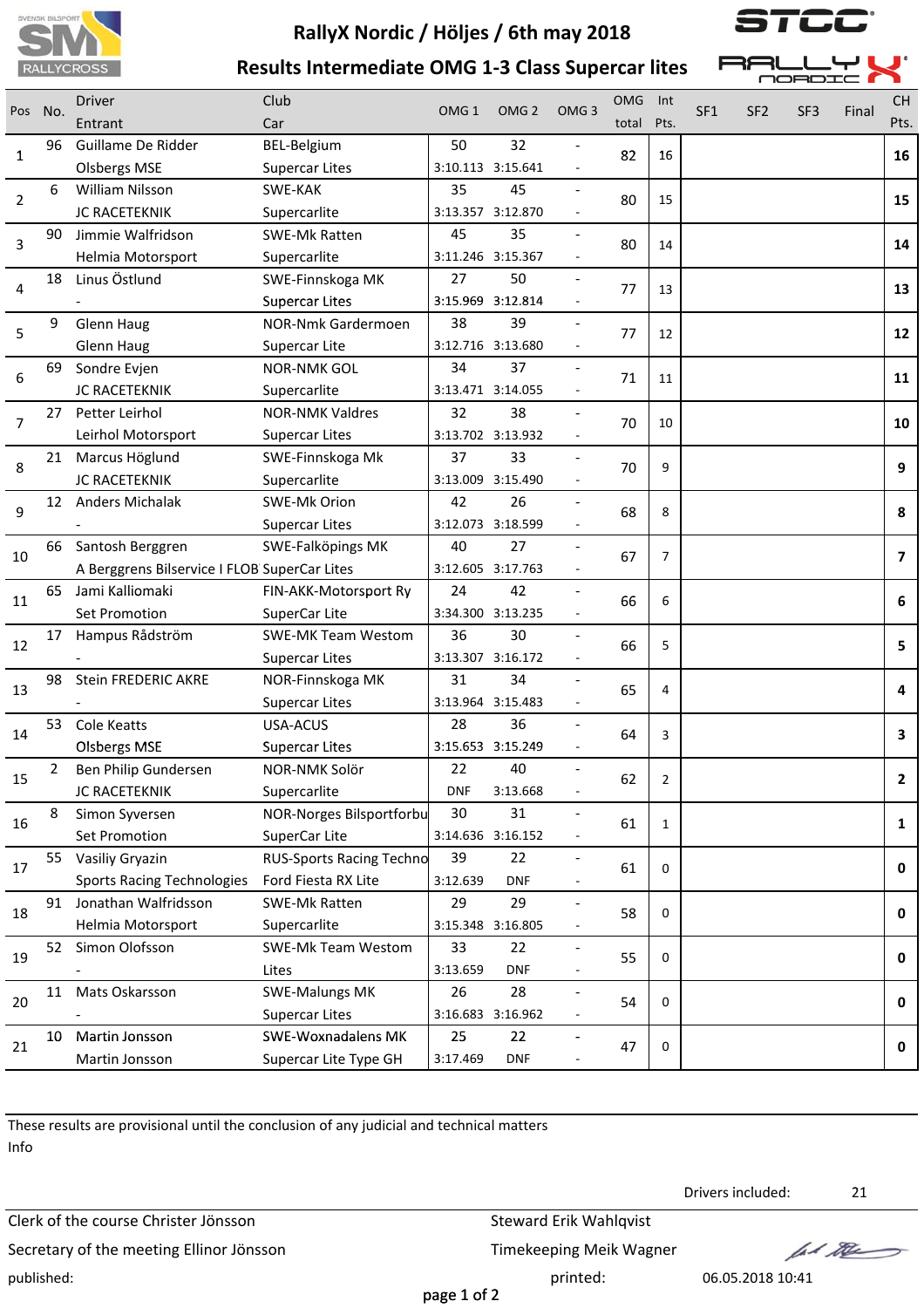

**Results Omgang 3 Class Supercar lites**

」しし

**BALLYL** 

|                  |                |                                              |                           | יואט וטקוטט טייטוט ט פיייט |        |        |                  |                  | <b>MORDIC</b> |      |
|------------------|----------------|----------------------------------------------|---------------------------|----------------------------|--------|--------|------------------|------------------|---------------|------|
| Pos              | No.            | <b>Driver</b>                                | Club                      | Total Tm.                  | Diff   | Lap 1  | Lap <sub>2</sub> | Lap <sub>3</sub> | Lap 4         | Pts. |
|                  |                | Entrant                                      | Car                       |                            |        |        |                  |                  |               |      |
| 1                | 69             | Sondre Evjen                                 | <b>NOR-NMK GOL</b>        | 3:09.583                   |        | 49,357 | 45,991           | 45,592           | 48,643        | 50   |
|                  |                | JC RACETEKNIK                                | Supercarlite              |                            |        |        |                  |                  |               |      |
| $\overline{2}$   | 18             | Linus Östlund                                | SWE-Finnskoga MK          | 3:10.989                   | 1.406  | 53,318 | 45,864           | 45,979           | 45,828        | 45   |
|                  |                |                                              | <b>Supercar Lites</b>     |                            |        |        |                  |                  |               |      |
| 3                | 96             | Guillame De Ridder                           | BEL-Belgium               | 3:11.154                   | 1.571  | 49,633 | 46,247           | 46,433           | 48,841        | 42   |
|                  |                | <b>Olsbergs MSE</b>                          | <b>Supercar Lites</b>     |                            |        |        |                  |                  |               |      |
| $\sqrt{4}$       | 65             | Jami Kalliomaki                              | FIN-AKK-Motorsport Ry     | 3:11.434                   | 1.851  | 49,762 | 45,919           | 46,137           | 49,616        | 40   |
|                  |                | Set Promotion                                | SuperCar Lite             |                            |        |        |                  |                  |               |      |
| 5                | 27             | Petter Leirhol                               | <b>NOR-NMK Valdres</b>    | 3:11.498                   | 1.915  | 53,584 | 46,126           | 45,874           | 45,914        | 39   |
|                  |                | Leirhol Motorsport                           | <b>Supercar Lites</b>     |                            |        |        |                  |                  |               |      |
| $\boldsymbol{6}$ | $\overline{2}$ | Ben Philip Gundersen                         | NOR-NMK Solör             | 3:12.180                   | 2.597  | 50,466 | 46,161           | 46,010           | 49,543        | 38   |
|                  |                | JC RACETEKNIK                                | Supercarlite              |                            |        |        |                  |                  |               |      |
| $\overline{7}$   | 21             | Marcus Höglund                               | SWE-Finnskoga Mk          | 3:12.598                   | 3.015  | 50,489 | 49,559           | 46,232           | 46,318        | 37   |
|                  |                | JC RACETEKNIK                                | Supercarlite              |                            |        |        |                  |                  |               |      |
| $\,8\,$          | 6              | William Nilsson                              | SWE-KAK                   | 3:12.679                   | 3.096  | 54,835 | 46,113           | 45,670           | 46,061        | 36   |
|                  |                | JC RACETEKNIK                                | Supercarlite              |                            |        |        |                  |                  |               |      |
| $\boldsymbol{9}$ | 55             | Vasiliy Gryazin                              | RUS-Sports Racing Techno  | 3:12.722                   | 3.139  | 49,969 | 46,436           | 46,452           | 49,865        | 35   |
|                  |                | <b>Sports Racing Technologies</b>            | Ford Fiesta RX Lite       |                            |        |        |                  |                  |               |      |
| 10               | 90             | Jimmie Walfridson                            | SWE-Mk Ratten             | 3:13.228                   | 3.645  | 50,791 | 46,512           | 46,312           | 49,613        | 34   |
|                  |                | Helmia Motorsport                            | Supercarlite              |                            |        |        |                  |                  |               |      |
| 11               | 52             | Simon Olofsson                               | SWE-Mk Team Westom        | 3:13.405                   | 3.822  | 51,050 | 49,756           | 46,477           | 46,122        | 33   |
|                  |                |                                              | Lites                     |                            |        |        |                  |                  |               |      |
| 12               | 8              | Simon Syversen                               | NOR-Norges Bilsportforbu  | 3:13.612                   | 4.029  | 54,546 | 46,485           | 46,366           | 46,215        | 32   |
|                  |                | Set Promotion                                | SuperCar Lite             |                            |        |        |                  |                  |               |      |
| 13               | 9              | <b>Glenn Haug</b>                            | NOR-Nmk Gardermoen        | 3:13.665                   | 4.082  | 51,252 | 45,954           | 46,255           | 50,204        | 31   |
|                  |                | <b>Glenn Haug</b>                            | Supercar Lite             |                            |        |        |                  |                  |               |      |
| 14               | 12             | Anders Michalak                              | SWE-Mk Orion              | 3:13.916                   | 4.333  | 50,471 | 46,538           | 46,940           | 49,967        | 30   |
|                  |                |                                              | <b>Supercar Lites</b>     |                            |        |        |                  |                  |               |      |
| 15               | 53             | Cole Keatts                                  | USA-ACUS                  | 3:14.503                   |        |        |                  |                  |               | 29   |
|                  |                | <b>Olsbergs MSE</b>                          | <b>Supercar Lites</b>     |                            | 4.920  | 54,593 | 47,056           | 46,141           | 46,713        |      |
| 16               | 66             | Santosh Berggren                             | SWE-Falköpings MK         | 3:15.710                   | 6.127  |        | 50,505           | 46,997           | 47,091        | 28   |
|                  |                | A Berggrens Bilservice I FLOB SuperCar Lites |                           |                            |        | 51,117 |                  |                  |               |      |
| 17               | 11             | Mats Oskarsson                               | <b>SWE-Malungs MK</b>     |                            |        |        |                  |                  |               | 27   |
|                  |                |                                              | <b>Supercar Lites</b>     | 3:16.737                   | 7.154  | 54,829 | 47,508           | 47,299           | 47,101        |      |
|                  | 91             | Jonathan Walfridsson                         | SWE-Mk Ratten             |                            |        |        |                  |                  |               |      |
| 18               |                | Helmia Motorsport                            | Supercarlite              | 3:16.944                   | 7.361  | 55,551 | 46,986           | 47,588           | 46,819        | 26   |
|                  |                | Hampus Rådström                              | <b>SWE-MK Team Westom</b> |                            |        |        |                  |                  |               |      |
| 19               | 17             |                                              | <b>Supercar Lites</b>     | 3:17.230                   | 7.647  | 56,346 | 46,747           | 47,320           | 46,817        | 25   |
|                  |                | Martin Jonsson                               | SWE-Woxnadalens MK        |                            |        |        |                  |                  |               |      |
| 20               | 10             | Martin Jonsson                               | Supercar Lite Type GH     | 3:17.712                   | 8.129  | 56,226 | 47,308           | 46,887           | 47,291        | 24   |
|                  |                | Stein FREDERIC AKRE                          | NOR-Finnskoga MK          |                            |        |        |                  |                  |               |      |
| <b>DNF</b>       | 98             |                                              | <b>Supercar Lites</b>     | <b>DNF</b>                 | 2 Laps | 51,238 | 46,837           |                  |               | 22   |

These results are provisional until the conclusion of any judicial and technical matters Info:

Clerk of the course Christer Jönsson Steward Erik Wahlqvist Secretary of the meeting Ellinor Jönsson Timekeeping Meik Wagner published: printed: 06.05.2018 11:57

Drivers included: 21

let the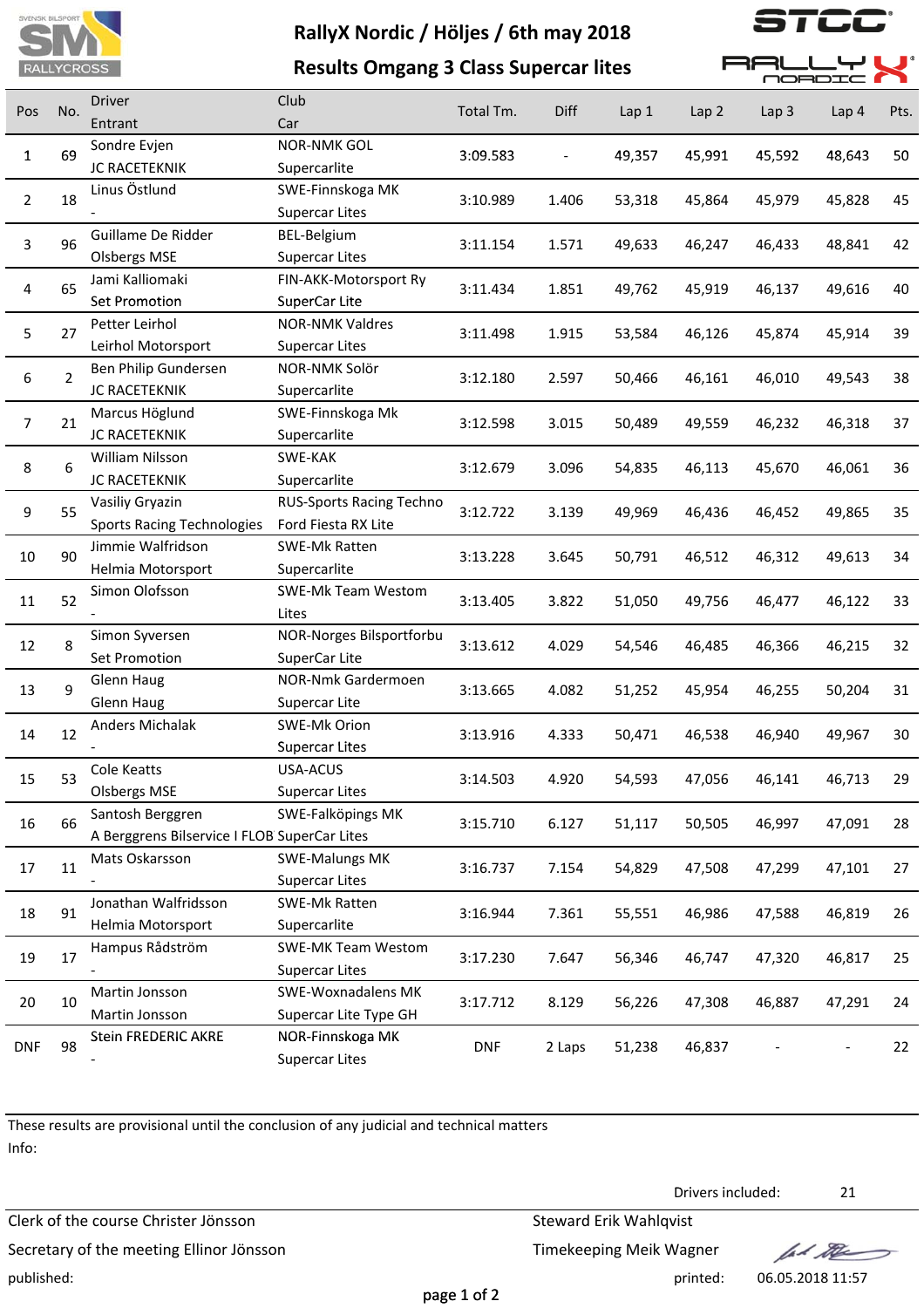



**Results Intermediate OMG 1‐3 Class Supercar lites**

BEL-Belgium

**MORDIO** Driver Club Club OMG Int CH<sub>4</sub> CH<sub>4</sub> CH<sub>4</sub> CH<sub>4</sub> CH<sub>4</sub> CH<sub>4</sub> CH<sub>4</sub> CH<sub>4</sub> CH<sub>4</sub> CH<sub>4</sub> CH<sub>4</sub> CH<sub>4</sub> CH<sub>4</sub> CH<sub>4</sub> CH<sub>4</sub> CH<sub>4</sub> CH<sub>4</sub> CH<sub>4</sub> CH<sub>4</sub> CH<sub>4</sub> CH<sub>4</sub> CH<sub>4</sub> CH<sub>4</sub> CH<sub>4</sub> CH<sub>4</sub> CH<sub>4</sub> CH<sub>4</sub> CH<sub>4</sub> CH<sub>4</sub> CH<sub>4</sub> CH<sub>4</sub> CH<sub>4</sub> CH<sub>4</sub> Final Pos No. 2002 . OMG 1 OMG 2 OMG 3 SF1 SF3 SF2 Entrant Car total Pts. Pts. 96 Guillame De Ridder BEL-Belgium 50 32 42  $\frac{1}{24}$  124 4 | 16 **14**

|                |    | <b>Olsbergs MSE</b>                          | <b>Supercar Lites</b>           |                   | 3:10.113 3:15.641 3:11.154 |                   |     |                |                |
|----------------|----|----------------------------------------------|---------------------------------|-------------------|----------------------------|-------------------|-----|----------------|----------------|
|                | 18 | Linus Östlund                                | SWE-Finnskoga MK                | 27                | 50                         | 45                |     |                | 15             |
| 2              |    |                                              | <b>Supercar Lites</b>           |                   | 3:15.969 3:12.814 3:10.989 |                   | 122 | 15             |                |
|                | 69 | Sondre Evjen                                 | <b>NOR-NMK GOL</b>              | 34                | 37                         | 50                |     | 14             | 14             |
| 3              |    | JC RACETEKNIK                                | Supercarlite                    |                   | 3:13.471 3:14.055 3:09.583 |                   | 121 |                |                |
|                | 6  | <b>William Nilsson</b>                       | SWE-KAK                         | 35                | 45                         | 36                |     | 13             |                |
| 4              |    | JC RACETEKNIK                                | Supercarlite                    |                   | 3:13.357 3:12.870 3:12.679 |                   | 116 |                | 13             |
| 5              | 90 | Jimmie Walfridson                            | <b>SWE-Mk Ratten</b>            | 45                | 35                         | 34                | 114 | 12             | 12             |
|                |    | Helmia Motorsport                            | Supercarlite                    |                   | 3:11.246 3:15.367 3:13.228 |                   |     |                |                |
| 6              | 27 | Petter Leirhol                               | <b>NOR-NMK Valdres</b>          | 32                | 38                         | 39                | 109 | 11             | 11             |
|                |    | Leirhol Motorsport                           | <b>Supercar Lites</b>           |                   | 3:13.702 3:13.932 3:11.498 |                   |     |                |                |
| $\overline{7}$ | 9  | <b>Glenn Haug</b>                            | NOR-Nmk Gardermoen              | 38                | 39                         | 31                | 108 | 10             | 10             |
|                |    | Glenn Haug                                   | Supercar Lite                   |                   | 3:12.716 3:13.680 3:13.665 |                   |     |                |                |
| 8              | 21 | Marcus Höglund                               | SWE-Finnskoga Mk                | 37                | 33                         | 37                | 107 | 9              | 9              |
|                |    | <b>JC RACETEKNIK</b>                         | Supercarlite                    |                   | 3:13.009 3:15.490 3:12.598 |                   |     |                |                |
| 9              | 65 | Jami Kalliomaki                              | FIN-AKK-Motorsport Ry           | 24                | 42                         | 40                | 106 | 8              | 8              |
|                |    | Set Promotion                                | SuperCar Lite                   |                   | 3:34.300 3:13.235 3:11.434 |                   |     |                |                |
| 10             | 2  | Ben Philip Gundersen                         | NOR-NMK Solör                   | 22                | 40                         | 38                | 100 | 7              | $\overline{ }$ |
|                |    | JC RACETEKNIK                                | Supercarlite                    | <b>DNF</b>        |                            | 3:13.668 3:12.180 |     |                |                |
| 11             | 12 | Anders Michalak                              | SWE-Mk Orion                    | 42                | 26                         | 30                | 98  | 6              | 6              |
|                |    |                                              | <b>Supercar Lites</b>           |                   | 3:12.073 3:18.599 3:13.916 |                   |     |                |                |
| 12             | 55 | Vasiliy Gryazin                              | <b>RUS-Sports Racing Techno</b> | 39                | 22                         | 35                | 96  | 5              | 5              |
|                |    | <b>Sports Racing Technologies</b>            | Ford Fiesta RX Lite             | 3:12.639          | <b>DNF</b>                 | 3:12.722          |     |                |                |
| 13             | 66 | Santosh Berggren                             | SWE-Falköpings MK               | 40                | 27                         | 28                | 95  | 4              | 4              |
|                |    | A Berggrens Bilservice I FLOB SuperCar Lites |                                 |                   | 3:12.605 3:17.763 3:15.710 |                   |     |                |                |
| 14             | 8  | Simon Syversen                               | NOR-Norges Bilsportforbu        | 30                | 31                         | 32                | 93  | 3              | 3              |
|                |    | Set Promotion                                | SuperCar Lite                   |                   | 3:14.636 3:16.152 3:13.612 |                   |     |                |                |
| 15             | 53 | Cole Keatts                                  | USA-ACUS                        | 28                | 36                         | 29                | 93  | $\overline{2}$ | $\mathbf{2}$   |
|                |    | <b>Olsbergs MSE</b>                          | <b>Supercar Lites</b>           |                   | 3:15.653 3:15.249 3:14.503 |                   |     |                |                |
| 16             | 17 | Hampus Rådström                              | <b>SWE-MK Team Westom</b>       | 36                | 30                         | 25                | 91  | $\mathbf{1}$   | $\mathbf{1}$   |
|                |    |                                              | <b>Supercar Lites</b>           |                   | 3:13.307 3:16.172 3:17.230 |                   |     |                |                |
| 17             | 52 | Simon Olofsson                               | SWE-Mk Team Westom              | 33                | 22                         | 33                | 88  | 0              | 0              |
|                |    |                                              | Lites                           | 3:13.659          | <b>DNF</b>                 | 3:13.405          |     |                |                |
| 18             | 98 | Stein FREDERIC AKRE                          | NOR-Finnskoga MK                | 31                | 34                         | 22                | 87  | $\mathbf 0$    | 0              |
|                |    |                                              | <b>Supercar Lites</b>           | 3:13.964 3:15.483 |                            | <b>DNF</b>        |     |                |                |
| 19             | 91 | Jonathan Walfridsson                         | <b>SWE-Mk Ratten</b>            | 29                | 29                         | 26                | 84  | $\mathbf 0$    | 0              |
|                |    | Helmia Motorsport                            | Supercarlite                    |                   | 3:15.348 3:16.805 3:16.944 |                   |     |                |                |
| 20             | 11 | Mats Oskarsson                               | <b>SWE-Malungs MK</b>           | 26                | 28                         | 27                | 81  | 0              | 0              |
|                |    |                                              | <b>Supercar Lites</b>           |                   | 3:16.683 3:16.962 3:16.737 |                   |     |                |                |
| 21             | 10 | Martin Jonsson                               | <b>SWE-Woxnadalens MK</b>       | 25                | 22                         | 24                | 71  | 0              | 0              |
|                |    | Martin Jonsson                               | Supercar Lite Type GH           | 3:17.469          | <b>DNF</b>                 | 3:17.712          |     |                |                |
|                |    |                                              |                                 |                   |                            |                   |     |                |                |

These results are provisional until the conclusion of any judicial and technical matters Info

Clerk of the course Christer Jönsson Steward Erik Wahlqvist Secretary of the meeting Ellinor Jönsson Timekeeping Meik Wagner published: printed: 06.05.2018 11:58

Drivers included: 21

let the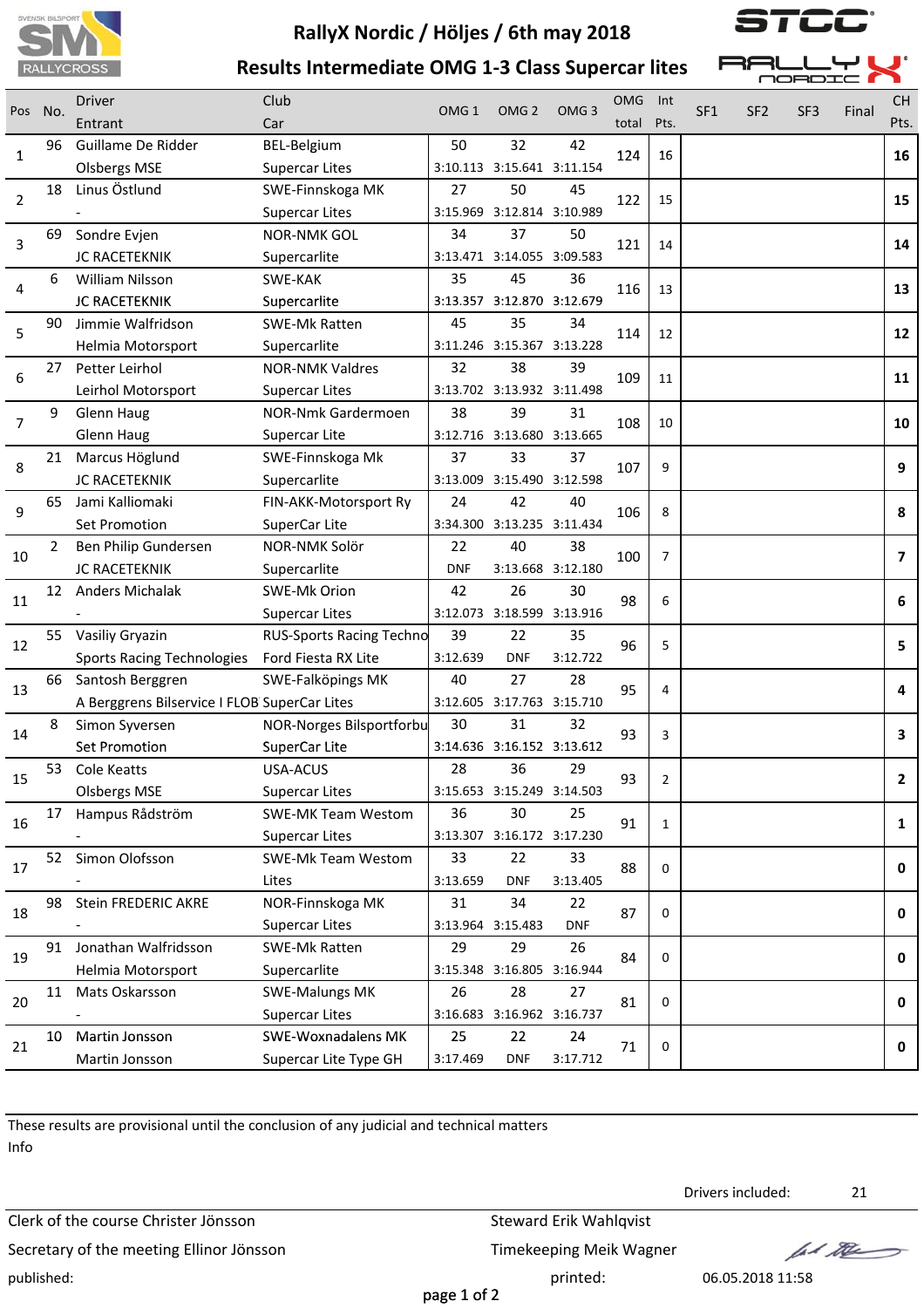





| <b>Startgrid Semifinal 1</b> |     |                        |
|------------------------------|-----|------------------------|
| Pos                          | No. | Name                   |
| 1                            | 96  | Guillame De Ridder     |
| 2                            | 6   | <b>William Nilsson</b> |
| 3                            | 9   | <b>Glenn Haug</b>      |
| 4                            | 2   | Ben Philip Gundersen   |
| 5                            | 66  | Santosh Berggren       |
| 6                            | 17  | Hampus Rådström        |

|               | <b>Startgrid Semifinal 2</b> |                        |
|---------------|------------------------------|------------------------|
| Pos           | No                           | Name                   |
| 1             | 18                           | Linus Östlund          |
| $\mathcal{P}$ | 90                           | Jimmie Walfridson      |
| 3             | 21                           | Marcus Höglund         |
| 4             | 12                           | <b>Anders Michalak</b> |
| 5             | 8                            | Simon Syversen         |
|               | 52                           | Simon Olofsson         |

| <b>Startgrid Semifinal 3</b> |    |                            |  |  |  |  |  |
|------------------------------|----|----------------------------|--|--|--|--|--|
| Pos                          | No | Name                       |  |  |  |  |  |
| 1                            | 69 | Sondre Evjen               |  |  |  |  |  |
| $\mathcal{P}$                | 27 | Petter Leirhol             |  |  |  |  |  |
| 3                            | 65 | Jami Kalliomaki            |  |  |  |  |  |
| 4                            | 55 | Vasiliy Gryazin            |  |  |  |  |  |
| 5                            | 53 | <b>Cole Keatts</b>         |  |  |  |  |  |
|                              | 98 | <b>Stein FREDERIC AKRE</b> |  |  |  |  |  |

| <b>Reserve Drivers</b> |     |                      |
|------------------------|-----|----------------------|
| Pos                    | No. | Name                 |
| 1                      | 91  | Jonathan Walfridsson |
| $\mathcal{P}$          | 11  | Mats Oskarsson       |
| 3                      | 10  | Martin Jonsson       |
| 4                      |     |                      |
| 5                      |     |                      |
|                        |     |                      |

fal the  $\rightarrow$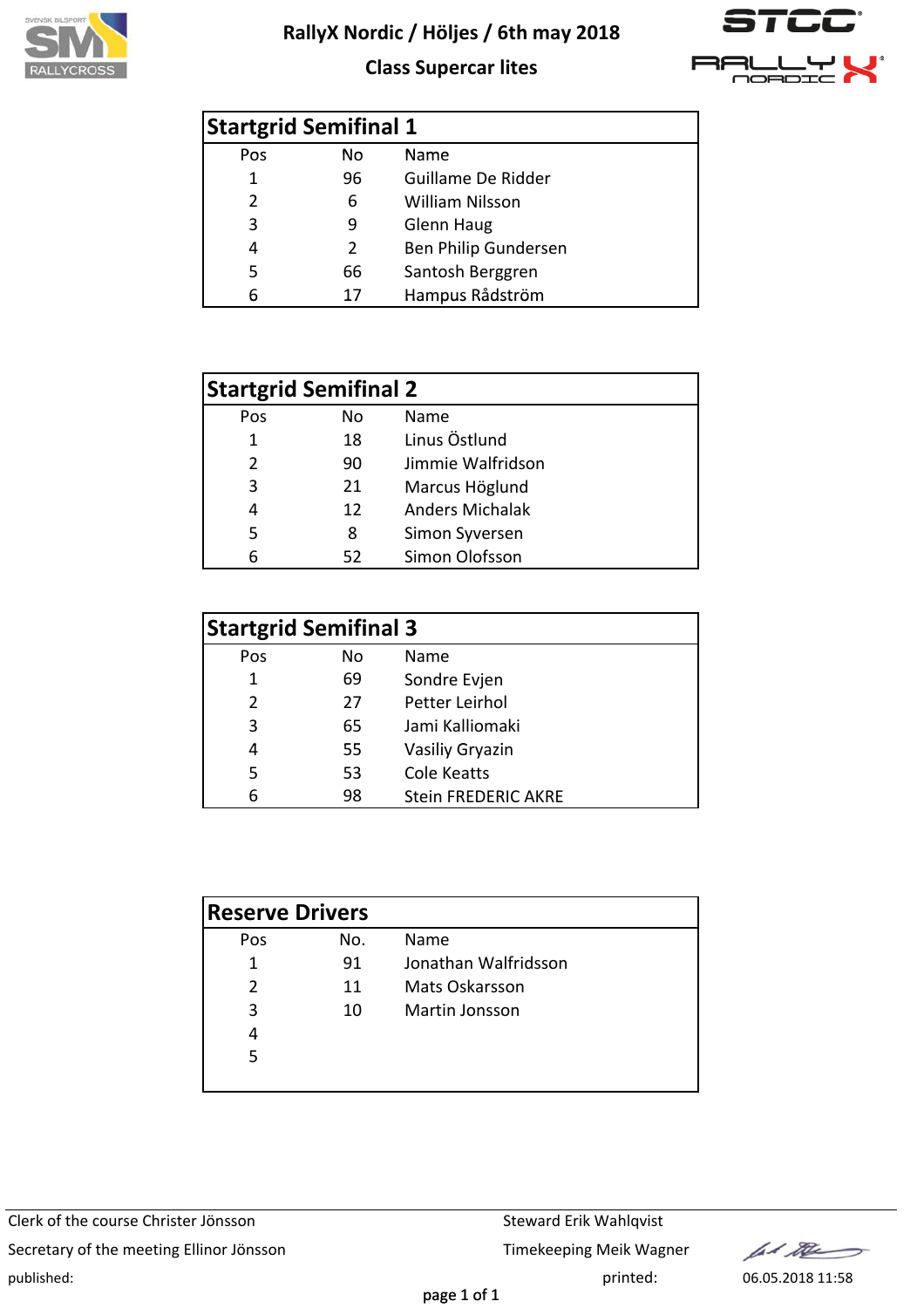

**Results Semifinal 1 Class Supercar lites**

, ,

 $\blacksquare$ 

 $\blacksquare$ 

 $\blacksquare$ 

|        | <b>KALLTURUSS</b>      |                                              | Results Semininal I Class Supercal fittes |          |           |        |                  |                  | OOBDIC           |      |
|--------|------------------------|----------------------------------------------|-------------------------------------------|----------|-----------|--------|------------------|------------------|------------------|------|
| Pos    | No.                    | <b>Driver</b>                                | Club                                      | Laps     | Total Tm. | Diff   | Lap <sub>1</sub> | Lap <sub>2</sub> | Lap <sub>3</sub> | Pts. |
|        |                        | Entrant                                      | Car                                       |          |           |        | Lap <sub>4</sub> | Lap <sub>5</sub> | Lap6             |      |
| 96     |                        | Guillame De Ridder                           | BEL-Belgium                               | 5.       | 3:55.946  |        | 49,060           | 45,858           | 45,909           | 6    |
|        | <b>Olsbergs MSE</b>    | <b>Supercar Lites</b>                        |                                           |          |           | 45,968 | 49,151           |                  |                  |      |
| 9      | Glenn Haug             | NOR-Nmk Gardermoen                           | 5                                         | 3:57.169 | 1.223     | 49,538 | 46,249           | 48,778           |                  |      |
|        | Glenn Haug             | Supercar Lite                                |                                           |          |           | 46,136 | 46,468           |                  |                  |      |
| 6<br>3 | <b>William Nilsson</b> | SWE-KAK                                      | 5                                         | 3:57.521 | 1.575     | 53,167 | 46,088           | 46,068           | 4                |      |
|        |                        | JC RACETEKNIK                                | Supercarlite                              |          |           |        | 46,286           | 45,912           |                  |      |
| 4      | $\overline{2}$         | Ben Philip Gundersen                         | NOR-NMK Solör                             | 5        | 3:59.056  | 3.110  | 51,215           | 46,134           | 45,977           |      |
|        |                        | JC RACETEKNIK                                | Supercarlite                              |          |           |        | 49,045           | 46,685           |                  |      |
| 5      | 66                     | Santosh Berggren                             | SWE-Falköpings MK                         | 5        | 4:01.847  | 5.901  | 54,528           | 46,804           | 46,803           | 2    |
|        |                        | A Berggrens Bilservice I FLOB SuperCar Lites |                                           |          |           |        | 46,692           | 47,020           |                  |      |
| 17     | Hampus Rådström        | <b>SWE-MK Team Westom</b>                    |                                           | 4:02.670 |           | 54,763 | 46,822           | 47,029           |                  |      |
| 6      |                        |                                              | <b>Supercar Lites</b>                     | 5        |           | 6.724  | 46,826           | 47,230           |                  | 1    |

These results are provisional until the conclusion of any judicial and technical matters

Info: Warning No. 17

Clerk of the course Christer Jönsson Steward Erik Wahlqvist Secretary of the meeting Ellinor Jönsson Timekeeping Meik Wagner published: printed: 06.05.2018 13:44

Drivers included: 6

fal the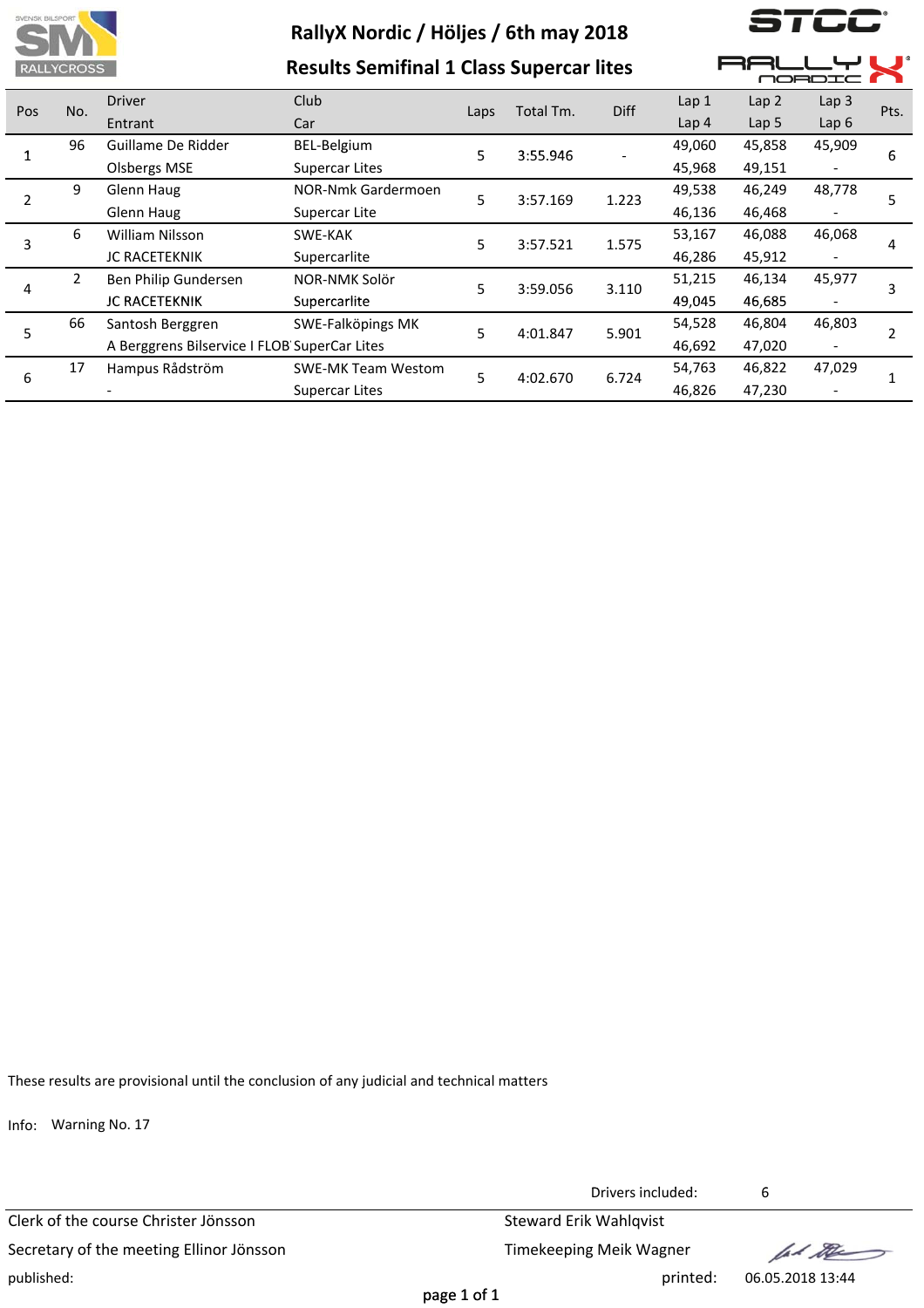

**Results Semifinal 2 Class Supercar lites**

 $\overline{\phantom{a}}$ 

**ہ ب** 

R۶ F

⊐١

|         |                   |                        |                           |          |           |        |                  |                  | NORDIC I         |                |
|---------|-------------------|------------------------|---------------------------|----------|-----------|--------|------------------|------------------|------------------|----------------|
| Pos     | No.               | <b>Driver</b>          | Club                      | Laps     | Total Tm. | Diff   | Lap <sub>1</sub> | Lap <sub>2</sub> | Lap <sub>3</sub> | Pts.           |
|         |                   | Entrant                | Car                       |          |           |        | Lap <sub>4</sub> | Lap <sub>5</sub> | Lap6             |                |
|         | 18                | Linus Östlund          | SWE-Finnskoga MK          | 5        | 3:56.910  |        | 49,677           | 48,837           | 45,815           | 6              |
|         |                   |                        | <b>Supercar Lites</b>     |          |           |        | 46,230           | 46,351           |                  |                |
| 90<br>2 | Jimmie Walfridson | <b>SWE-Mk Ratten</b>   | 5                         | 3:58.493 | 1.583     | 49,339 | 46,424           | 46,645           | 5                |                |
|         | Helmia Motorsport | Supercarlite           |                           |          |           | 49,694 | 46,399           |                  |                  |                |
| 21      | Marcus Höglund    | SWE-Finnskoga Mk       | 5                         | 3:58.746 | 1.836     | 54,037 | 46,434           | 45,849           | 4                |                |
|         | 3                 | <b>JC RACETEKNIK</b>   | Supercarlite              |          |           |        | 46,151           | 46,275           |                  |                |
| 4       | 52                | Simon Olofsson         | <b>SWE-Mk Team Westom</b> | 5        | 4:00.065  | 3.155  | 51,237           | 50,732           | 46,059           | 3              |
|         |                   |                        | Lites                     |          |           |        | 45,712           | 46,325           |                  |                |
|         | 12                | <b>Anders Michalak</b> | <b>SWE-Mk Orion</b>       | 5        | 4:00.199  | 3.289  | 50,966           | 46,258           | 46,773           | $\overline{2}$ |
| 5       |                   |                        | <b>Supercar Lites</b>     |          |           |        | 49,422           | 46,780           |                  |                |
| 8<br>6  |                   | Simon Syversen         | NOR-Norges Bilsportforbu  | 5        | 4:01.184  | 4.274  | 54,727           | 47,506           | 46,242           |                |
|         |                   | Set Promotion          | SuperCar Lite             |          |           |        | 46,039           | 46,670           |                  |                |

These results are provisional until the conclusion of any judicial and technical matters

Info:

Clerk of the course Christer Jönsson Steward Erik Wahlqvist Secretary of the meeting Ellinor Jönsson Timekeeping Meik Wagner published: printed: 06.05.2018 13:51

Drivers included: 6

let the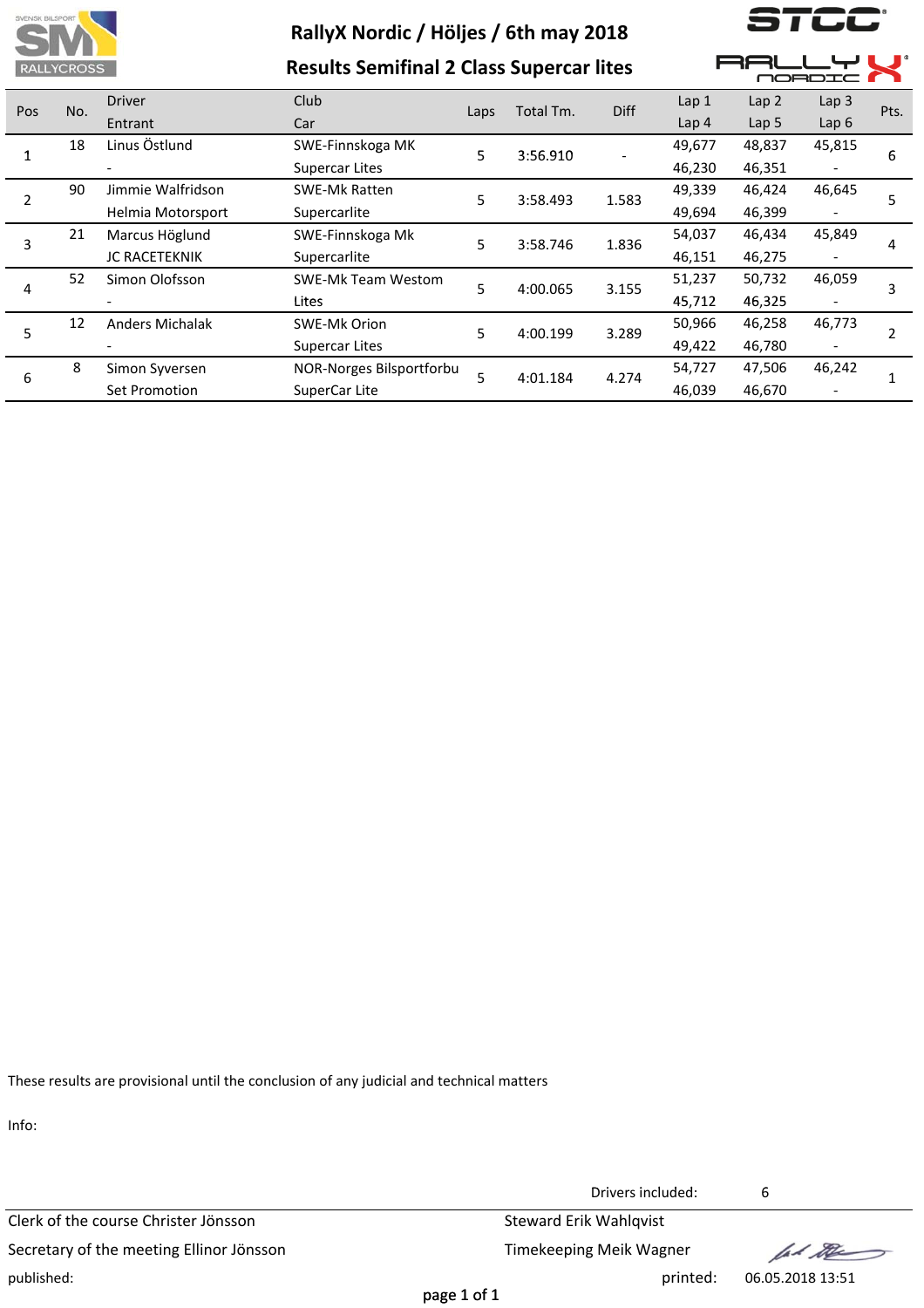

**Results Simifinal 3 Class Supercar lites**

) | LL

**AALLYL** 

 $\overline{\phantom{a}}$ 

|     |     |                                   |                          |      |           |             |                  | NORDIC I         |                  |      |
|-----|-----|-----------------------------------|--------------------------|------|-----------|-------------|------------------|------------------|------------------|------|
| Pos | No. | <b>Driver</b>                     | Club                     | Laps | Total Tm. | <b>Diff</b> | Lap <sub>1</sub> | Lap <sub>2</sub> | Lap <sub>3</sub> | Pts. |
|     |     | Entrant                           | Car                      |      |           |             | Lap <sub>4</sub> | Lap <sub>5</sub> | Lap $6$          |      |
|     | 69  | Sondre Evjen                      | <b>NOR-NMK GOL</b>       | 5    | 3:54.466  |             | 48,790           | 45,434           | 45,615           | 6    |
|     |     | <b>JC RACETEKNIK</b>              | Supercarlite             |      |           |             | 45,741           | 48,886           |                  |      |
|     | 27  | Petter Leirhol                    | <b>NOR-NMK Valdres</b>   | 5    | 3:55.839  | 1.373       | 49,268           | 45,556           | 45,906           | 5    |
|     |     | Leirhol Motorsport                | <b>Supercar Lites</b>    |      |           |             | 49,298           | 45,811           |                  |      |
| 3   | 65  | Jami Kalliomaki                   | FIN-AKK-Motorsport Ry    | 5    | 3:56.290  | 1.824       | 49,988           | 45,660           | 49,162           | 4    |
|     |     | Set Promotion                     | SuperCar Lite            |      |           |             | 45,713           | 45,767           |                  |      |
| 4   | 55  | Vasiliy Gryazin                   | RUS-Sports Racing Techno | 5    | 3:57.838  | 3.372       | 53,219           | 46,158           | 46,356           |      |
|     |     | <b>Sports Racing Technologies</b> | Ford Fiesta RX Lite      |      |           |             | 46,175           | 45,930           |                  | 3    |
| 5   | 98  | <b>Stein FREDERIC AKRE</b>        | NOR-Finnskoga MK         | 5    | 3:58.862  | 4.396       | 54,092           | 46,193           | 45,916           |      |
|     |     |                                   | <b>Supercar Lites</b>    |      |           |             | 46,484           | 46,177           |                  |      |
|     | 53  | Cole Keatts                       | USA-ACUS                 | 5    | 3:59.584  | 5.118       | 51,323           | 46,430           | 45,811           |      |
| 6   |     | <b>Olsbergs MSE</b>               | <b>Supercar Lites</b>    |      |           |             | 46,174           | 49,846           |                  |      |

These results are provisional until the conclusion of any judicial and technical matters

Info:

Clerk of the course Christer Jönsson Steward Erik Wahlqvist Secretary of the meeting Ellinor Jönsson Timekeeping Meik Wagner published: printed: 06.05.2018 13:58

Drivers included: 6

let the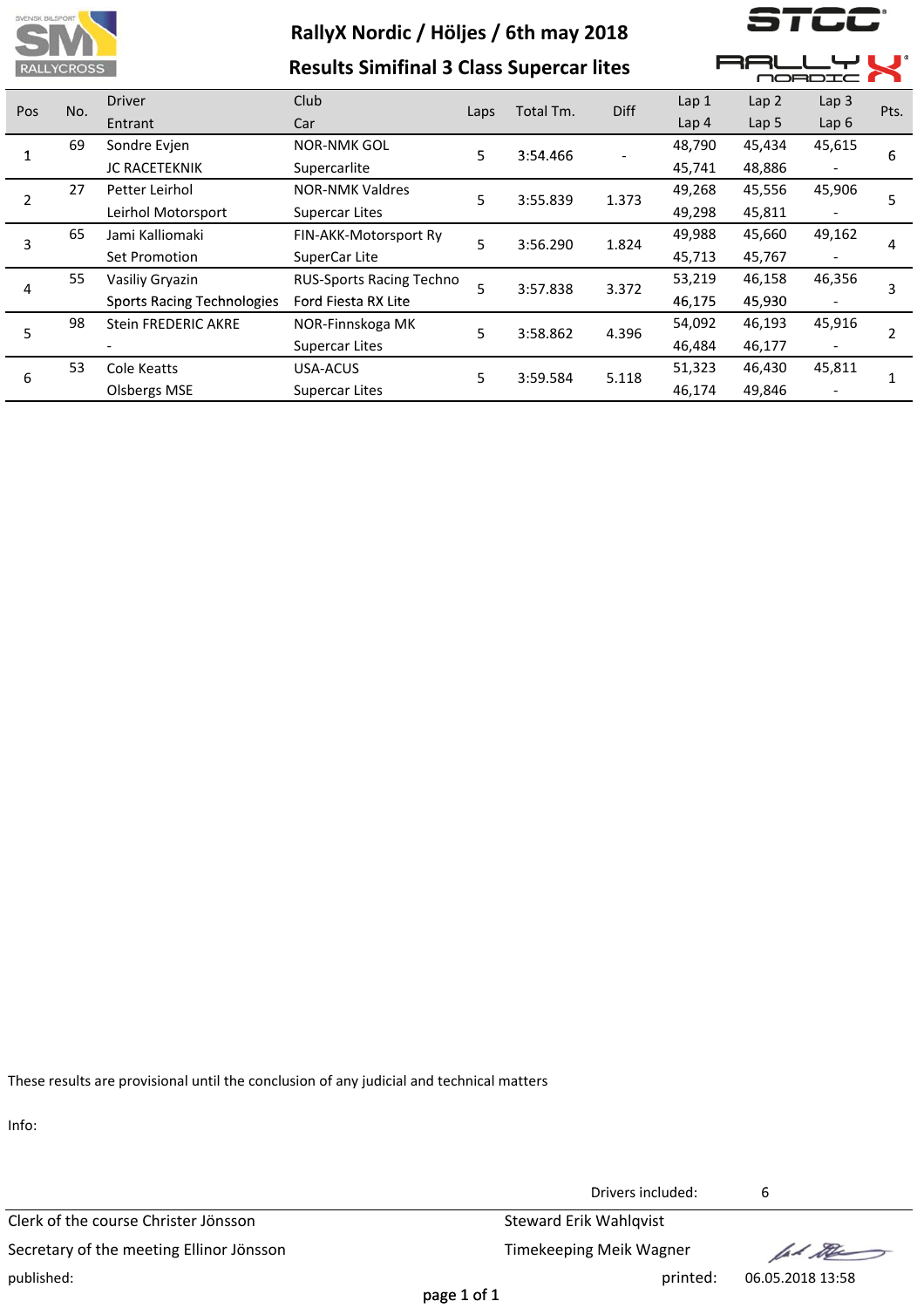

## **Class Supercar lites**



| <b>Startgrid Final</b> |     |                    |  |
|------------------------|-----|--------------------|--|
| Pos                    | No. | Name               |  |
| 1                      | 96  | Guillame De Ridder |  |
| 18<br>2                |     | Linus Östlund      |  |
| 3                      | 69  | Sondre Evjen       |  |
| 4                      | 90  | Jimmie Walfridson  |  |
| 5                      | 27  | Petter Leirhol     |  |
| 6                      | q   | Glenn Haug         |  |

| <b>Reserve Drivers</b> |    |                        |
|------------------------|----|------------------------|
| No.<br>Pos             |    | Name                   |
| 1                      | 6  | <b>William Nilsson</b> |
| $\mathcal{P}$<br>21    |    | Marcus Höglund         |
| 3                      | 65 | Jami Kalliomaki        |
| 4                      | 2  | Ben Philip Gundersen   |
| 5                      | 55 | Vasiliy Gryazin        |
| հ                      | 52 | Simon Olofsson         |

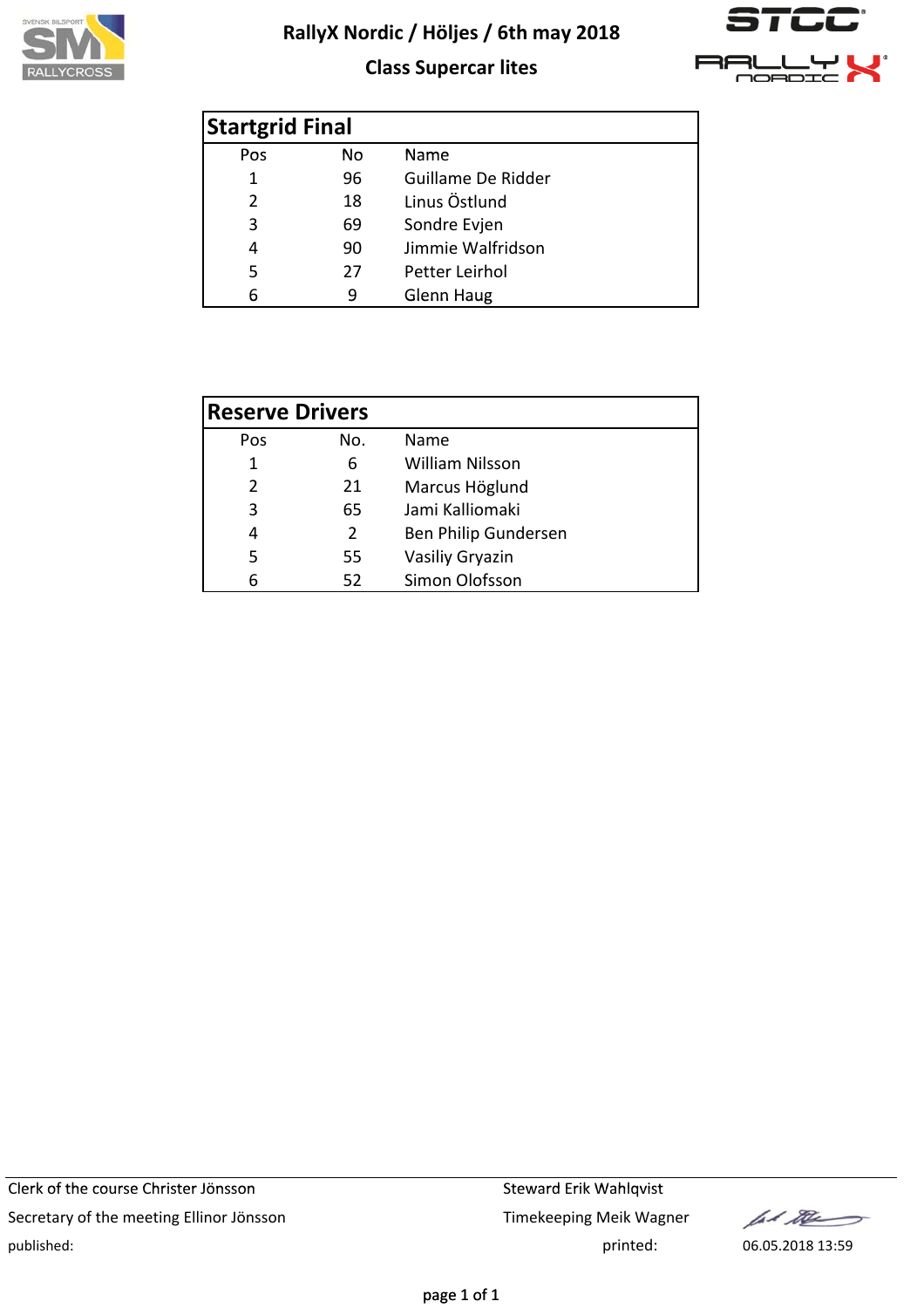

**Results Final Class Supercar lites**

1 L.L

**AALLYL** 

 $\overline{\phantom{a}}$ 

|     |     |                     |                        | - - - - - - - - |           |        |                  |                  |                          | NORDIC I |  |  |  |  |
|-----|-----|---------------------|------------------------|-----------------|-----------|--------|------------------|------------------|--------------------------|----------|--|--|--|--|
| Pos | No. | <b>Driver</b>       | Club                   | Laps            | Total Tm. | Diff   | Lap <sub>1</sub> | Lap <sub>2</sub> | Lap <sub>3</sub>         | Pts.     |  |  |  |  |
|     |     | Entrant             | Car                    |                 |           |        | Lap <sub>4</sub> | Lap <sub>5</sub> | Lap6                     |          |  |  |  |  |
|     | 96  | Guillame De Ridder  | BEL-Belgium            | 5               | 3:53.967  |        | 48,954           | 45,760           | 45,321                   | 8        |  |  |  |  |
|     |     | <b>Olsbergs MSE</b> | <b>Supercar Lites</b>  |                 |           |        | 45,412           | 48,520           |                          |          |  |  |  |  |
|     | 18  | Linus Östlund       | SWE-Finnskoga MK       | 5               | 3:55.760  | 1.793  | 53,585           | 46,040           | 45,178                   | 5        |  |  |  |  |
|     |     |                     | <b>Supercar Lites</b>  |                 |           |        | 45,493           | 45,464           |                          |          |  |  |  |  |
| 3   | 9   | Glenn Haug          | NOR-Nmk Gardermoen     | 5               | 3:57.955  | 3.988  | 51,318           | 46,122           | 45,580                   | 4        |  |  |  |  |
|     |     | Glenn Haug          | Supercar Lite          |                 |           |        | 45,641           | 49,294           |                          |          |  |  |  |  |
|     | 69  | Sondre Evjen        | <b>NOR-NMK GOL</b>     | 5               | 4:00.677  | 6.710  | 50,709           | 50,794           | 46,742                   | 3        |  |  |  |  |
| 4   |     | JC RACETEKNIK       | Supercarlite           |                 |           |        | 46,238           | 46,194           |                          |          |  |  |  |  |
| 5   | 90  | Jimmie Walfridson   | SWE-Mk Ratten          | 5               | 4:01.599  | 7.632  | 58,476           | 45,920           | 45,677                   |          |  |  |  |  |
|     |     | Helmia Motorsport   | Supercarlite           |                 |           |        | 45,517           | 46,013           | $\overline{\phantom{a}}$ |          |  |  |  |  |
|     | 27  | Petter Leirhol      | <b>NOR-NMK Valdres</b> | 1               | 1:03.174  |        | 1:03,174         |                  |                          |          |  |  |  |  |
| 6   |     | Leirhol Motorsport  | <b>Supercar Lites</b>  |                 |           | 4 Laps |                  |                  |                          |          |  |  |  |  |

These results are provisional until the conclusion of any judicial and technical matters

Info:

Clerk of the course Christer Jönsson Steward Erik Wahlqvist Secretary of the meeting Ellinor Jönsson Timekeeping Meik Wagner published: printed: 06.05.2018 14:54

Drivers included: 6

let the